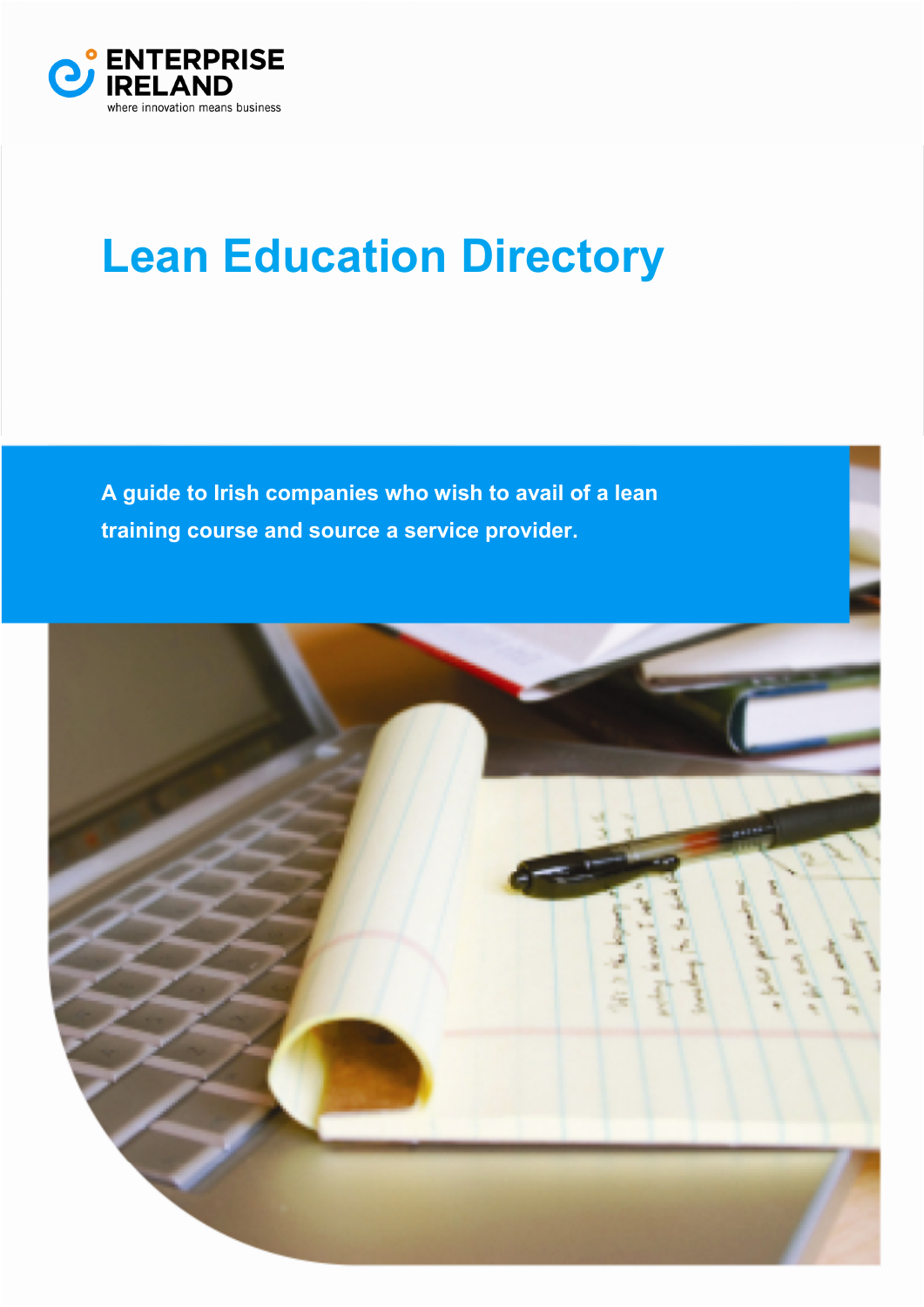

## **Content**

| 3         | <b>Introduction</b>               |
|-----------|-----------------------------------|
| $4 - 9$   | <b>University Courses</b>         |
| $10 - 14$ | <b>Institutes of Technologies</b> |
| $15 - 37$ | <b>Other Providers</b>            |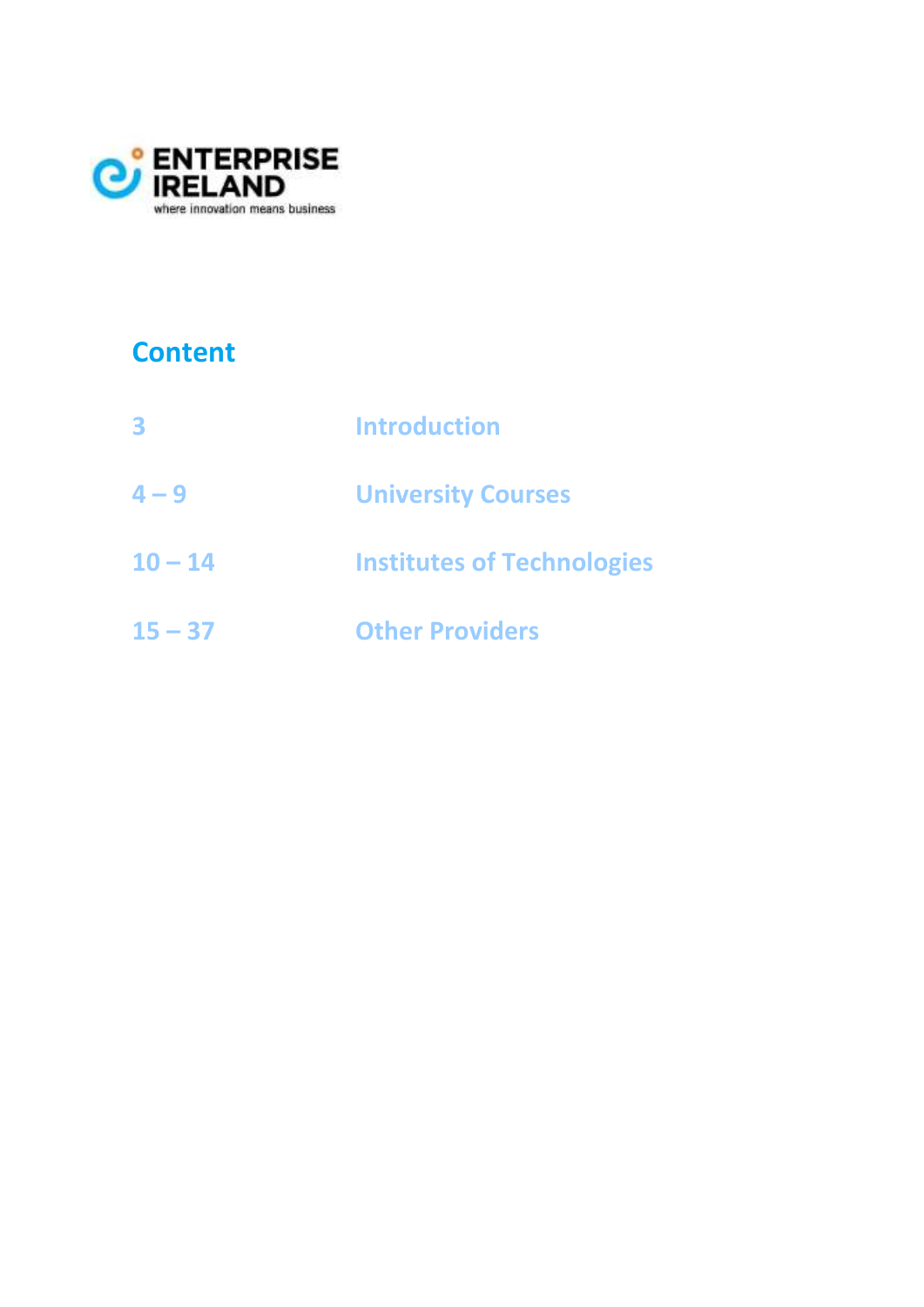

## **Lean Education Directory**

Enterprise Ireland recognises the importance of a formal and structured approach to certified education in Lean business principles and techniques. The **Lean education courses** are seen as a natural compliment to **Enterprise Ireland's Lean Business initiative**. They will supply to manufacturing and service industries an essential cohort of personnel qualified in the application of Lean methodologies required for sustainable continuous improvement within companies. Company employees can achieve Lean qualifications on a part time basis, helping to build their own capability the capacity of the business.

The purpose of the **Lean Education Directory** is to assist Enterprise Ireland clients' who wish to avail of a Lean training course and want to source a service provider. Clients are wholly responsible for selecting a Lean Education service provider.

The Directory is complied into three categories, courses provided by **Universities, Institute's of Technology and Other Providers.**

The Lean Education Directory is not an exclusive or exhaustive list of Lean training courses available. It will be updated by Enterprise Ireland on a regular basis.

#### **Directory applications**

Service providers may apply to be listed in the Lean Education Directory by completing the Lean Education Directory Registration form and return to lean@enterprise-ireland.com in word format along with a signed PDF copy.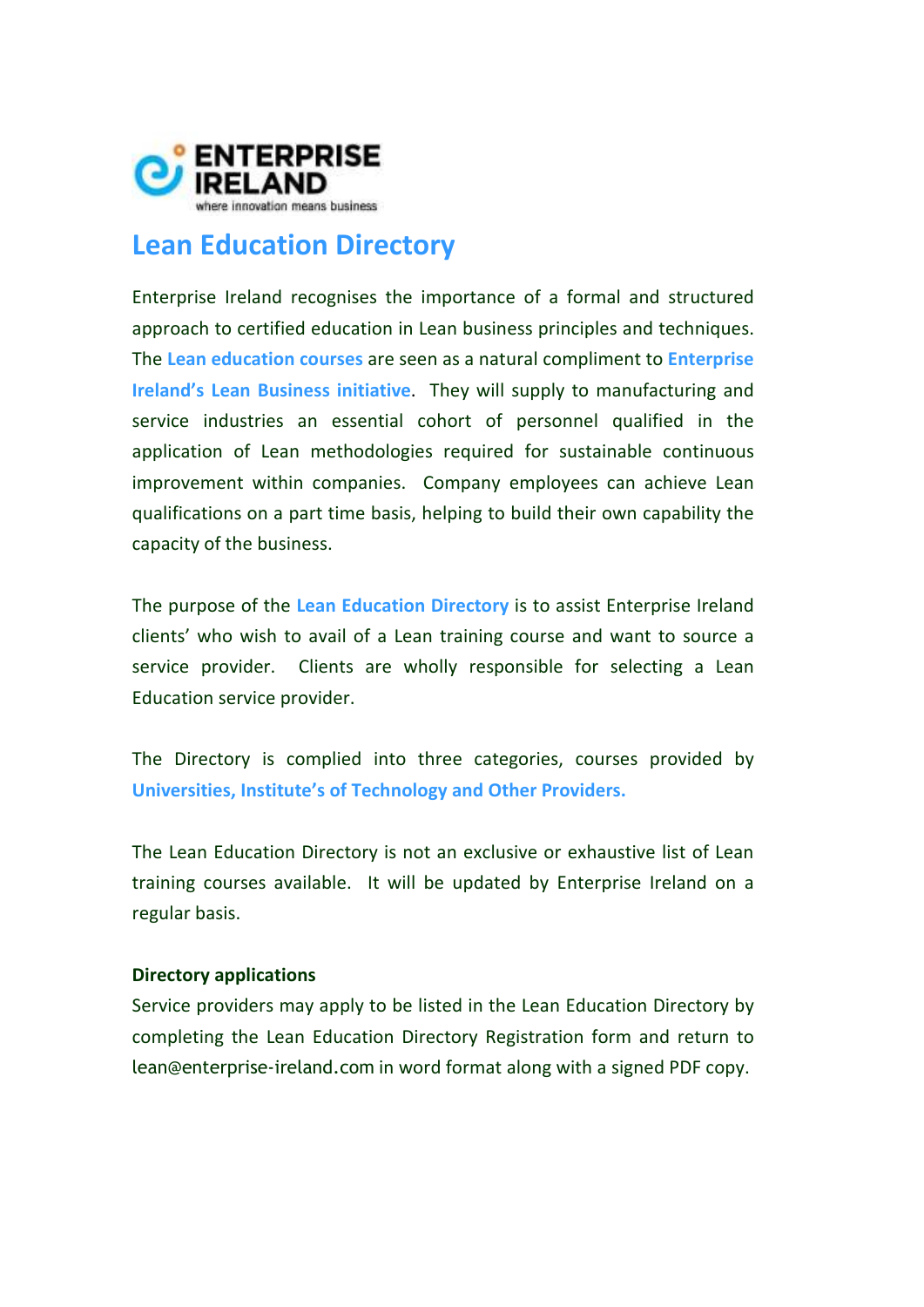

**Title**  Certificate / Diploma in Supply Chain Management *(including Lean SCM Green Belt Modules)*

#### **Duration**

1 year Certificate or 2 year Diploma

**Certification**  NFQ Level 7

**Phone:** 021-490 1833/2763 **Email**: scm@ucc.ie **Web:** www.ucc.ie/scm

SUPPLY CHAIN MANAGEMENT COURSES, 2ND FLOOR, O'RAHILLY BUILDING, UNIVERSITY COLLEGE CORK.

## **University College Cork**

#### **Module/Course Details**

The Certificate in Supply Chain Management (SCM) is a part-time programme and consists of two parts: (i) three modules in lean supply chain management (15 credits), and (ii) three modules (15 credits) in information systems, operations management and relationship management. Each module is delivered over a two-day seminar/workshop series in UCC complemented by a half-day review session. A notable feature of this programme is the inclusion of a **Lean SCM Green Belt professional certificate** for successful completion of part 1, delivered in conjunction with a practitioner partner (the **Leading Edge Group**) and accredited by the Institute of Industrial Engineers, Ireland (**IIE**). To achieve this award participants successfully complete a Lean Green Belt project in their organisation.

The programme design facilitates individuals who wish to study on a part-time basis and integrate their studies with their careers, as well as incorporate their working experience into an accredited learning process. The Diploma in SCM is offered in step format, after successful completion of the first year (Certificate) the candidate may then progress to the Diploma level in the second year of the programme.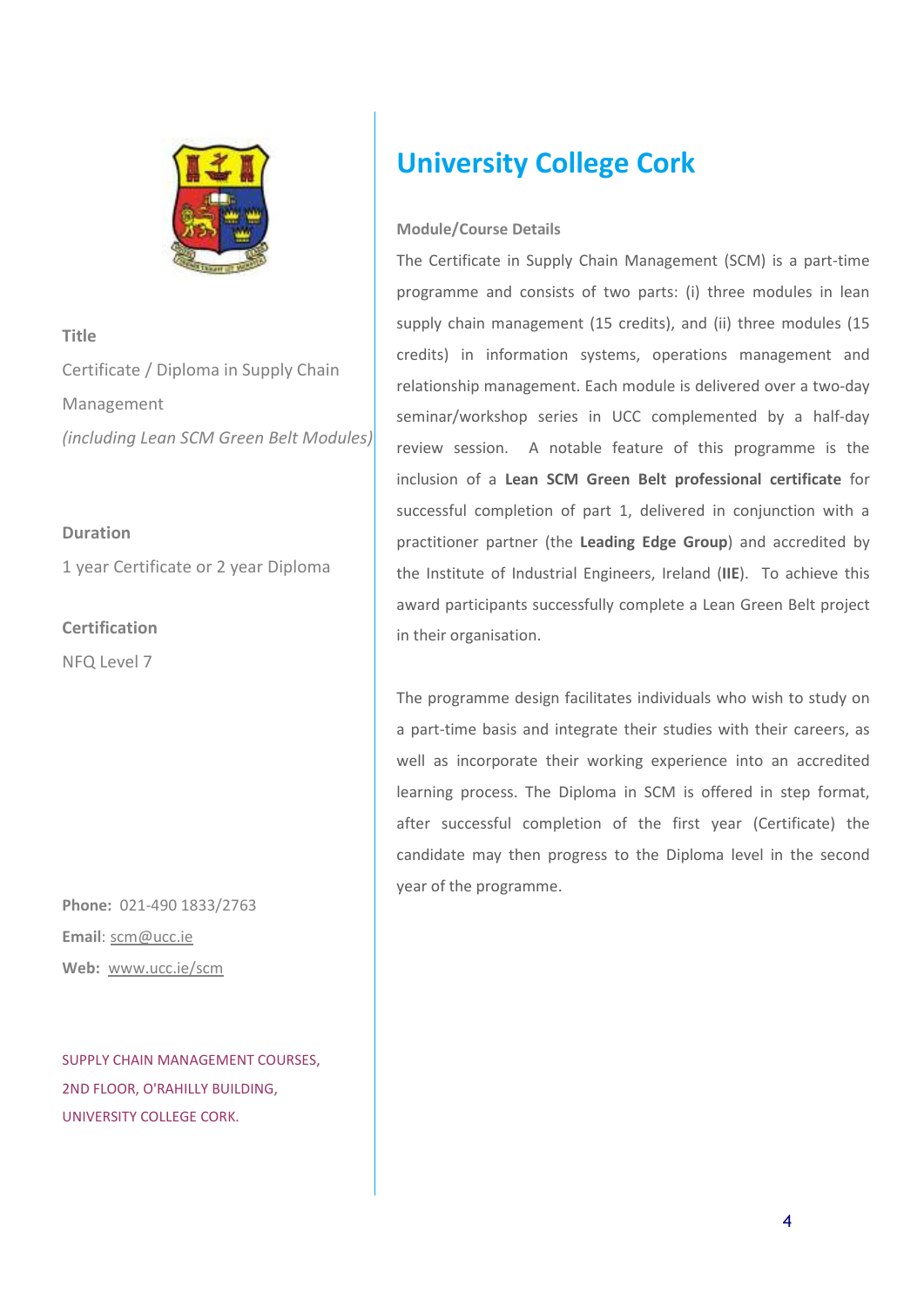

Postgraduate Diploma / Masters in Supply Chain Management *(Lean SCM Black Belt)*

#### **Course Duration**

This is a part-time programme delivered over 18 months (for the Postgraduate Diploma) or 2 years, incl. dissertation (for the Masters).

**Course Certification**  NFQ Level 9

**Phone:** 021-490 1833/2763 **Email:** scm@ucc.ie **Web**: www.ucc.ie/scm

SUPPLY CHAIN MANAGEMENT COURSES, 2ND FLOOR, O'RAHILLY BUILDING, UNIVERSITY COLLEGE CORK.

## **University College Cork**

#### **Module/Course Details**

Adopting a Lean philosophy, students will apply lean tools and complete a Lean Black Belt project that achieves organisational and supply chain improvements. The programme is designed to improve supply chain processes with practical delivery of cost reduction and value-add for participants and their organisations. It is aimed at career minded practitioners who work in supply chain, manufacturing, quality, financial or related functions and who have responsibility for continuous improvement within their organisations.

Delivered in conjunction with the Leading Edge Group, this programme blends academic and practical expertise. Our aim is to create an interactive learning environment including workplace and classroom learning and in doing so enhance individual and company capability. A blended learning design (50% distance learning and 50% classroom) enhances access and supports learning across key areas of: strategic planning & implementation, advanced lean tools & practices, leadership, change & innovation management, information systems and managing lean projects. The Postgraduate Diploma programme culminates with the presentation of a Black Belt project that has achieved significant improvement within the participant's organisation/supply chain.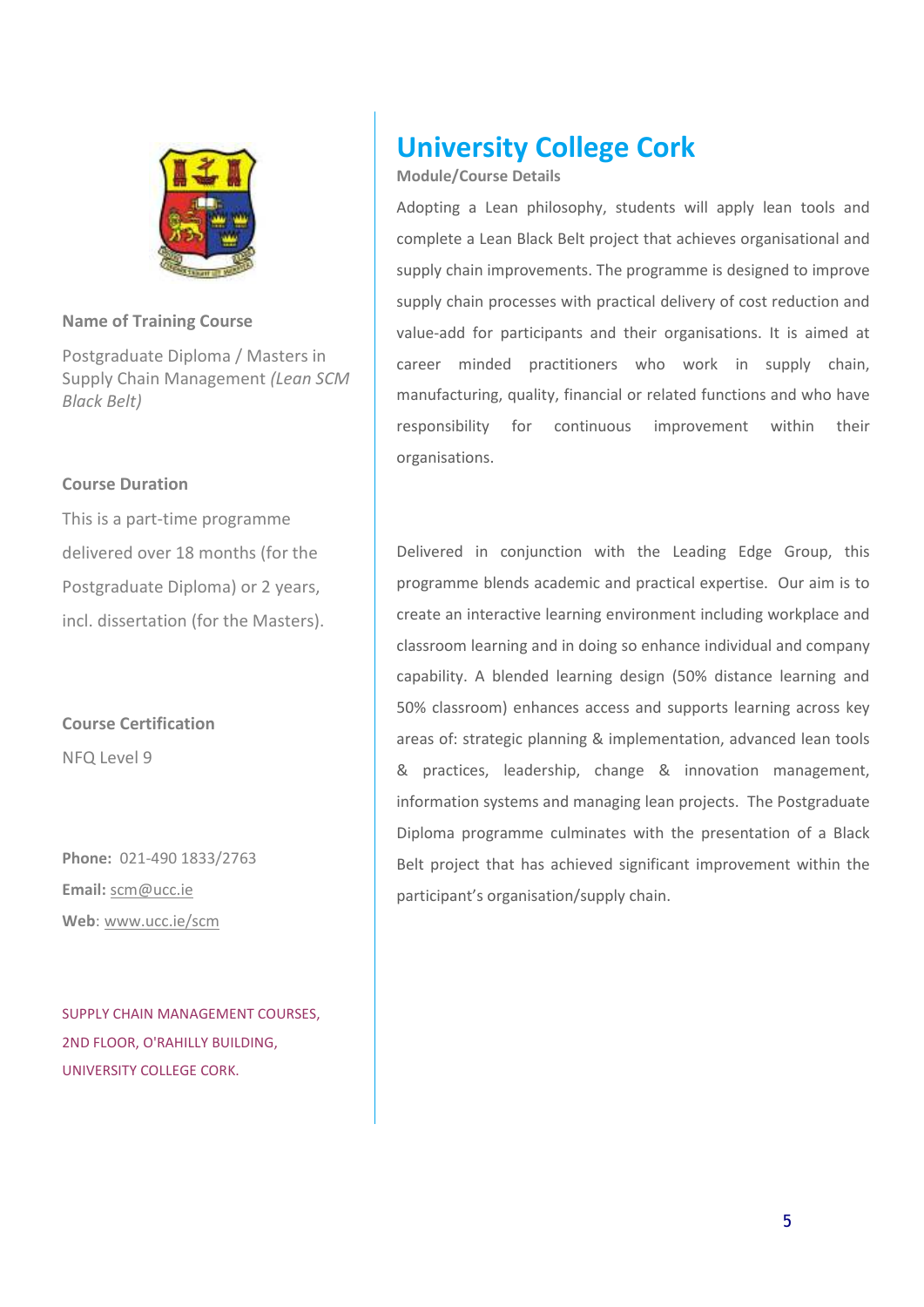

**Name of Training Course**  Lean Green Belt in Supply Chain Management

#### **Course Duration**

3 months

**Course Delivery** 

Online

**Course Certification HETAC/FETAC/NFQ/ASQ**  Level 7, 15 Credits

**Web** : www.ucc.ie/en/scm/CertDipSCM

SUPPLY CHAIN MANAGEMENT COURSES, 2ND FLOOR, O'RAHILLY BUILDING, UNIVERSITY COLLEGE CORK.

# **University College Cork**

- **Understanding Lean in Supply Chain**
- **Introducing Lean Thinking**
- **Lean Tools and Practices 1: Improving Process Flow**
- **EXECT:** Lean Tools and 11: Reducing Variation and Improving Quality
- Value Stream Mapping (VSM)
- **Kaizen**
- $-5S$
- **Introducing Lean Sigma**
- **Managing Change Resistance**
- **The Roadmap to Lean Implementation**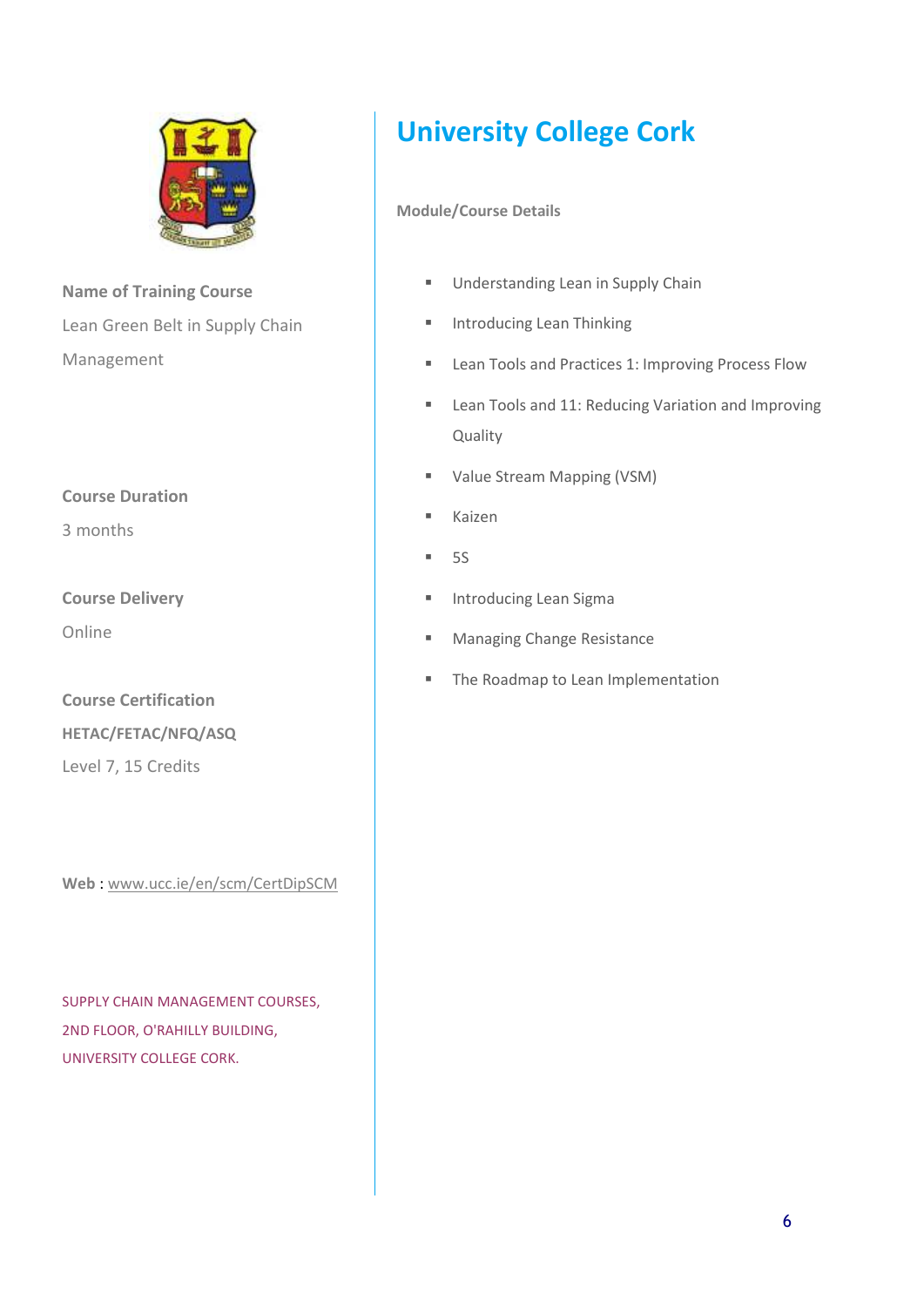

Specialist Diploma in Lean & Quality Systems

#### **Entry requirements**

The minimum entry requirement is a level 7 Diploma/higher in a related area of Science/Engineering. Previous study of foundation Statistics will be beneficial.

#### **Course Duration**

One year part-time (September to June).

#### **Course Certification**

The Specialist Diploma is a minor award (of 30 ECTS) at NQF level 8 (honours B.Sc. level). The course is also approved by Engineers Ireland for CPD purposes (110 EI CPD credits).

Niamh McHugh **Phone:** 091 495845 **Email:** niamh.mchugh@nuigalway.ie **Web:** www.modularbsc.ie

NATIONAL UNIVERSITY OF IRELAND, GALWAY UNIVERSITY ROAD, GALWAY

## **NUI Galway**

(under the auspices of the Atlantic University Alliance = NUIG & UL & UCC) **Module/Course Details**

This one-year, part-time Diploma course aims to promote an indepth knowledge of the thinking and techniques behind Lean and Quality Systems in the workplace. Participants will gain knowledge of highly effective tools and systems for streamlining products, processes and services and minimising waste. Problem solving skills will be sharpened. A work-based Lean project will require participants to apply their knowledge to real-world scenarios.

The programme is delivered by blended learning, participants receive learning materials in both online and in hard copy format for each module. Materials are specifically designed for independent study and supplemented by supporting online learning resources.

There are four taught modules :

- **Problem Solving Tools & Techniques**
- Enterprise Modelling & Simulation
- **Lean Thinking & Lean Tools**
- **Quality Science-Six Sigma**

In addition there is a work based project module

The course is intended for those who wish to focus their skills with a view to moving into specialist and hybrid lean roles e.g. internal lean consultants, waste minimisation specialists, process optimisation advisors. It will allow those with basic engineering qualifications to up-skill and specialise in lean engineering if taken as a 'top up' course. It will also allow those in declining sectors to convert their skills and transfer their experience to the sector e.g. unemployed manufacturing managers, operatives and technicians.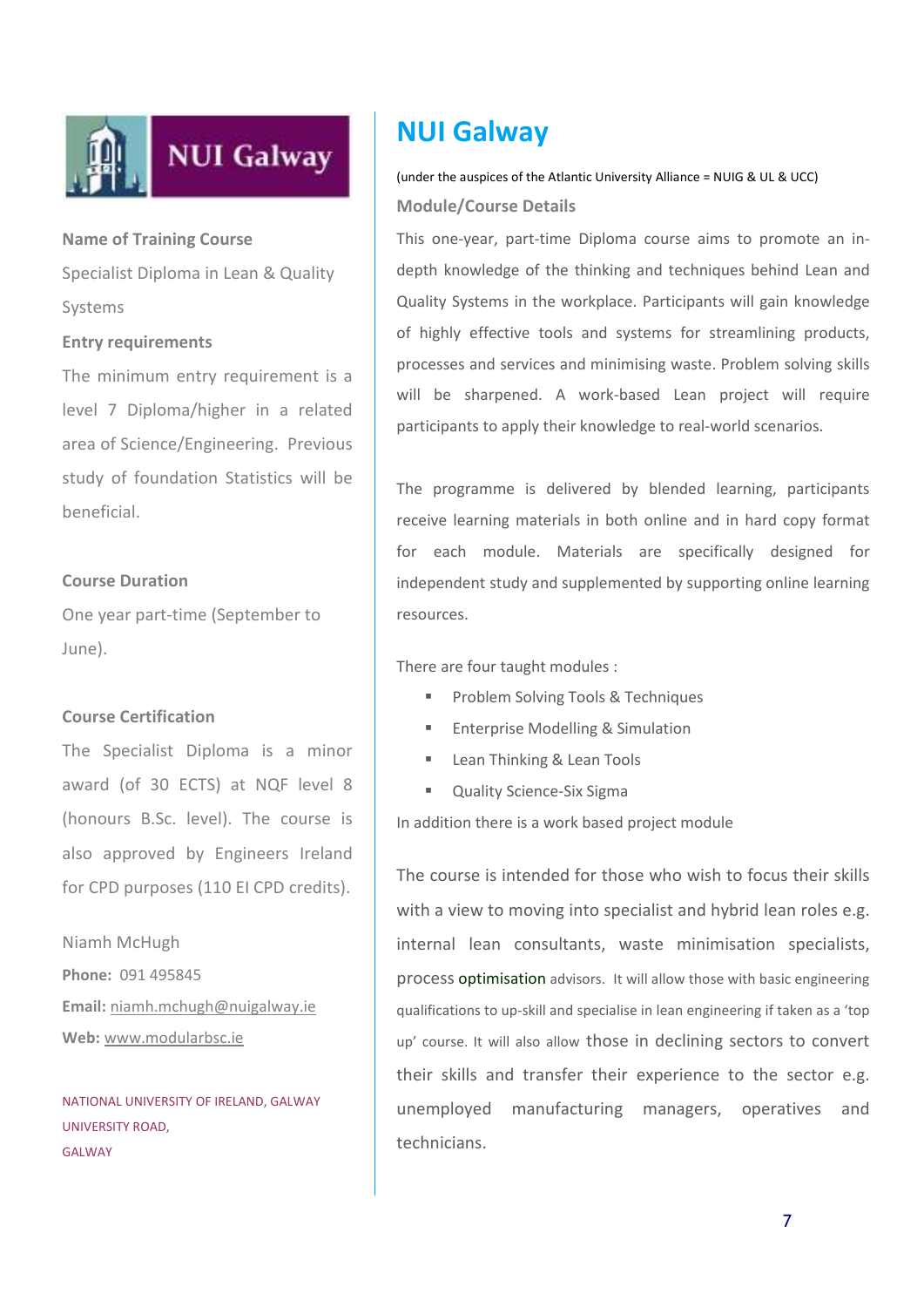

**Name of Training Course**  Specialist Diploma in Quality Management, Lean Systems (Postgraduate) (On-line / Distance Learning)

#### **Course Duration**

This programme takes 10 months and is run over two semesters, each 15 weeks, with 10 weeks project write up upon completion of the taught element.

**Course Certification**  Postgraduate Level 9

**Phone**: 061-213360 **Email:** ulearning@ul.ie **Web:** www.ul.ie/ulearning

ULEARNING, ENTERPRISE RESEARCH CENTRE, UNIVERSITY OF LIMERICK, LIMERICK

## **University of Limerick**

#### **Module/Course Details**

This **Lean Black Belt** course, aims to develop participants' process improvement skills. The diploma will provide education and practical application to a Black Belt level in Lean. The course will enable participating companies gain competitive advantage through the application of Lean principles to drive improvement with measurable results. A company-based project will form a key element of the programme, ensuring the integration of the various concepts in the participants' workplace. It will provide participants with a practical application of Lean tools and techniques within their own organisation.

This project will need to result in significant improvements for participating company.

This programme forms part of the MSc in Strategic Quality Management Lean Sigma Systems. Those who have completed this programme may continue on to the MSc.

#### **For Whom**

The Diploma is aimed at managers, engineers, supervisors and technicians who have responsibility for quality or continuous improvement within their organisations and also those who wish to develop knowledge and skills in the area of Lean systems.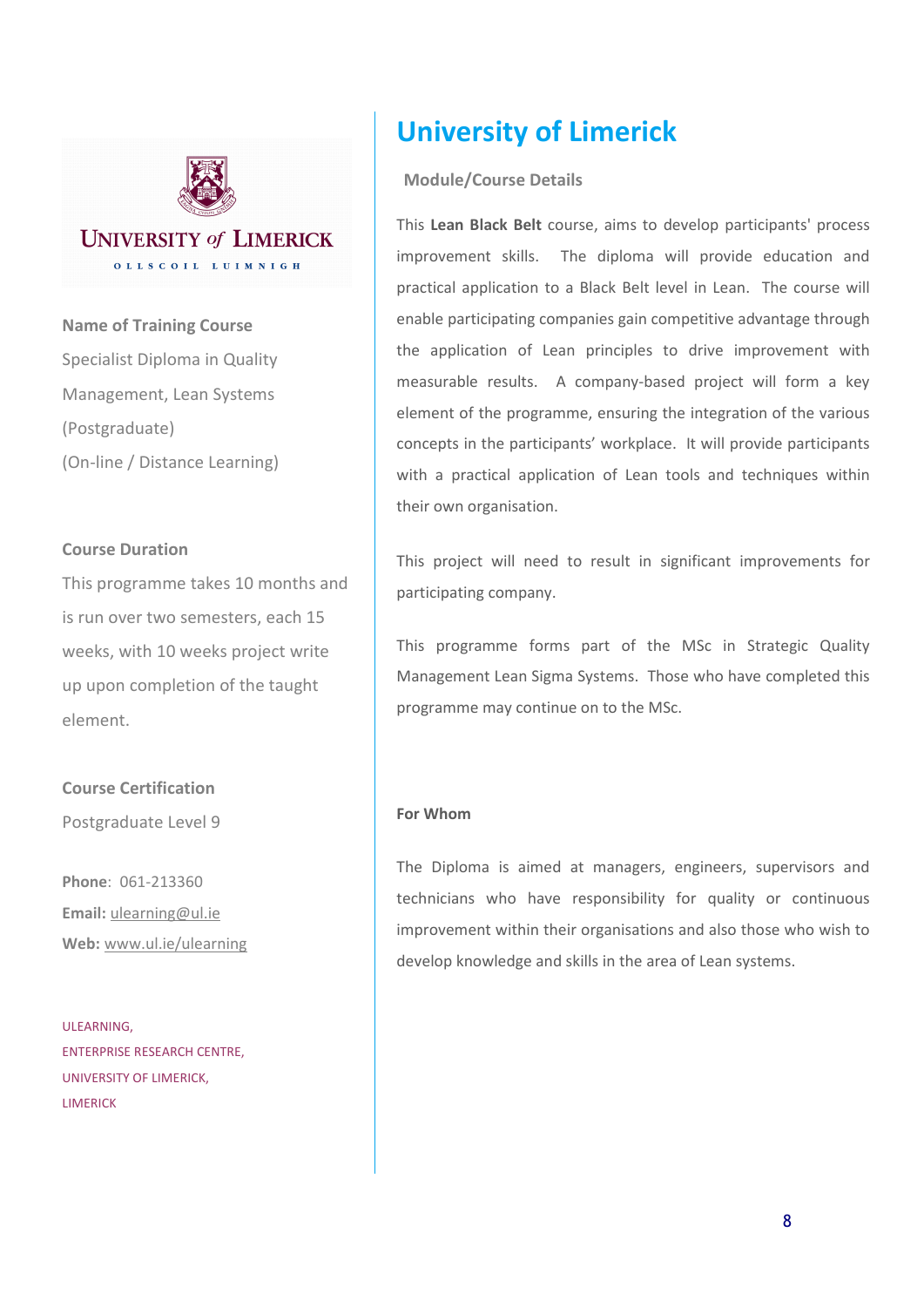

#### **UNIVERSITY of LIMERICK** OLLSCOIL LUIMNIGH

**Name of Training Course**  Masters in Strategic Quality Management, Lean Sigma Systems (On-line / Distance Learning)

#### **Course Duration**

2 to 3 years. Participants can take 1 to 3 taught modules each semester, until they complete the programme.

**Course Certification**  Postgraduate Level 9

**Phone:** 061-213360 **Email:** ulearning@ul.ie **Web:** www.ul.ie/ulearning

ULEARNING, ENTERPRISE RESEARCH CENTRE, UNIVERSITY OF LIMERICK, LIMERICK

## **University of Limerick**

#### **Module/Course Details:**

The course will create graduates that understand the theory and practical application of quality management tools and techniques, with particular emphasis on the areas of Lean and Six Sigma as they would apply to their own organisation. It will educate and train participants in specific quality management skills in both the lean and six sigma domains and in strategic and transferable business skills. A graduate of the programme will be considered a Master Black Belt in Lean and Six Sigma.

**For whom** The MSc is designed for those with a responsibility for/or actively engaged in organisational improvement and development through the use or intended use of quality management, lean or six sigma methodologies. The programme is suited to a variety of industry sectors both in manufacturing and services, including the public sector.

**Entry requirements** Applicants require a 2.1 degree (NFQ level 8) in any discipline or equivalent and at least three years relevant work experience. Applicants who have completed the Specialist Diploma in Lean Systems and/or Six Sigma are eligible for exemptions from those modules on this programme.

**Delivery** Delivery is a hybrid of traditional distance education and online learning together with a number of on-campus tutorials (approx. 3 Saturdays per semester). In addition, there are online discussions moderated by a subject matter expert on elements of each module to reinforce the learning and maximise the benefit of the programme for participants.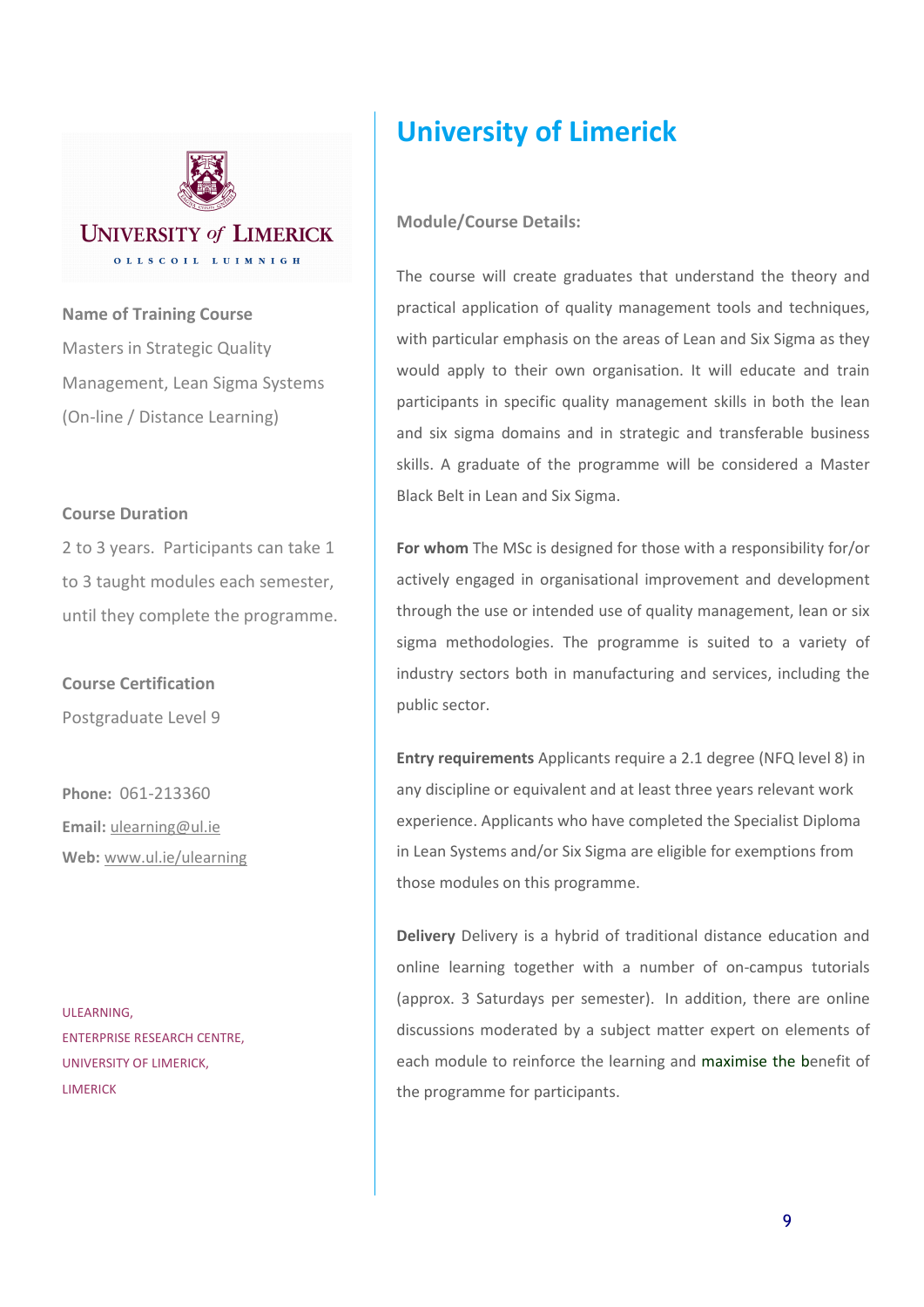

 **Name of Training Course**  Lean Sigma Introduction

**Course Duration** 

**2 Days** 

#### **Course Certification**

Attendance certificate issued by Centre for Advanced Manufacturing and Management Systems (CAMMS), CIT.

**Phone:** 021 432 6264 **Email:** camms@cit.ie **Web:** www.cit.ie/course/CREILSSX

CAMMS CENTRE FOR ADVANCED MANUFACTURING & MANAGEMENT SERVICES CORK INSTITUTE OF TECHNOLOGY BISHOPSTOWN CORK

## **Cork Institute of Technology**

#### **Module/Course Details:**

Lean Sigma introduces the methods and tools used in both Lean and Six Sigma techniques. The course allows participants to select between Lean or Six Sigma, for their own future development and/or as the most appropriate method for their company. Participants have the option of applying for either the Lean Practitioner Programme or the Lean Sigma Green Belt Certification Programme. The course is run on request for organisations.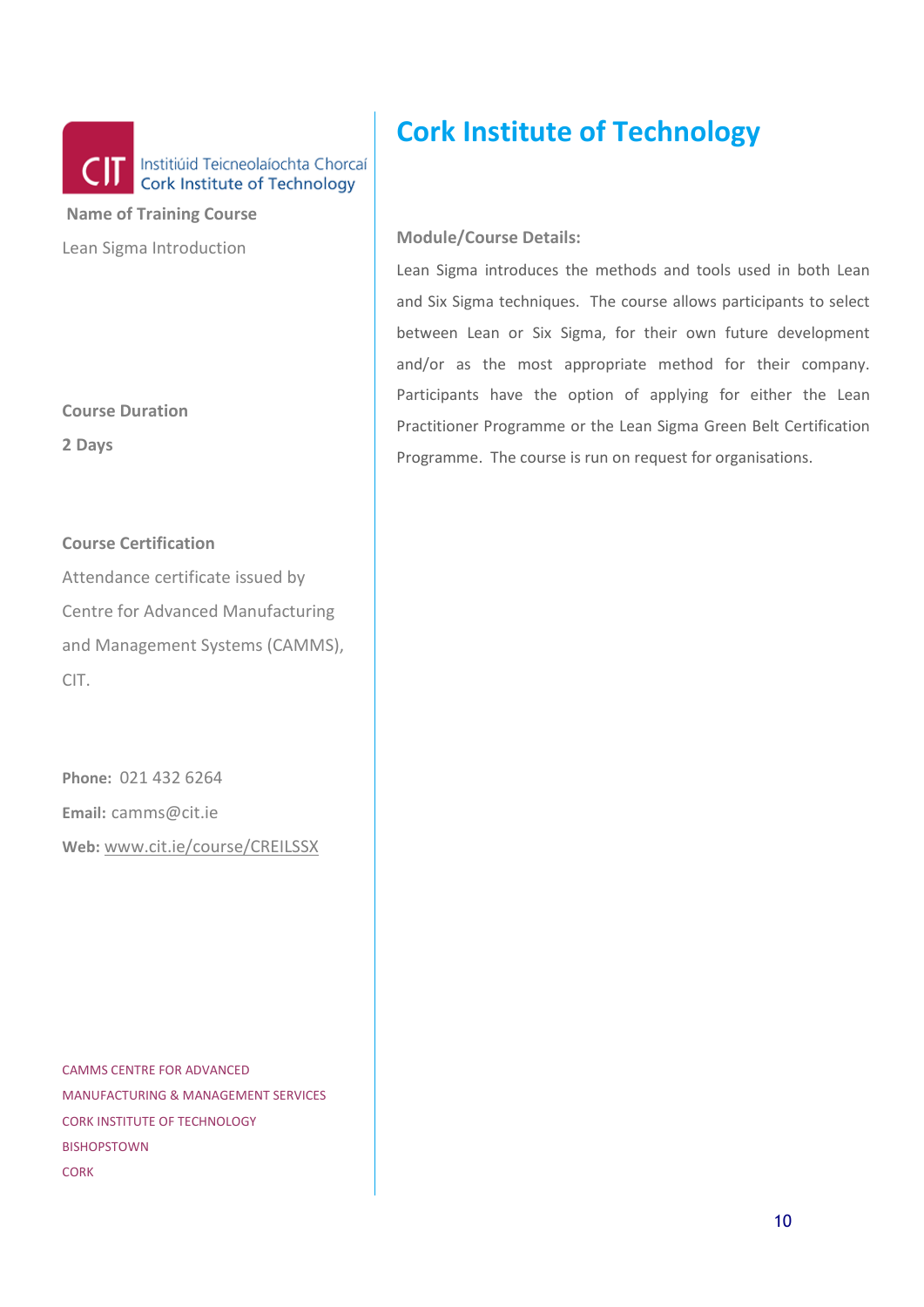

 **Name of Training Course**  Lean Sigma Practitioner

#### **Course Duration**

7 Days

#### **NFQ Level:**

Five credits at Fundamental Level on National Framework of Qualifications

**Tel**: 021 432 6264

**Email:** camms@cit.ie

**Web**: www.cit.ie/course/CRELEAP6

CAMMS CENTRE FOR ADVANCED MANUFACTURING & MANAGEMENT SERVICES CORK INSTITUTE OF TECHNOLOGY BISHOPSTOWN **CORK** 

## **Cork Institute of Technology**

#### **Module/Course Details:**

Candidates pursuing the Lean Sigma Practitioner Programme will be capable of applying lean principles and tools to drive improvements and show measurable results. The programme will consist of assessment of theory by examination, as well as assessment of practice by portfolio. The portfolio is based on the achievement of certain project milestones by candidates, as defined by the programme requirements at each level.

- **Introduction to Lean principles**
- Tools for finding and eliminating waste
- Tools for continuous improvement
- **IMPROVING QUALITY, COST, delivery, business and service** processes, and business results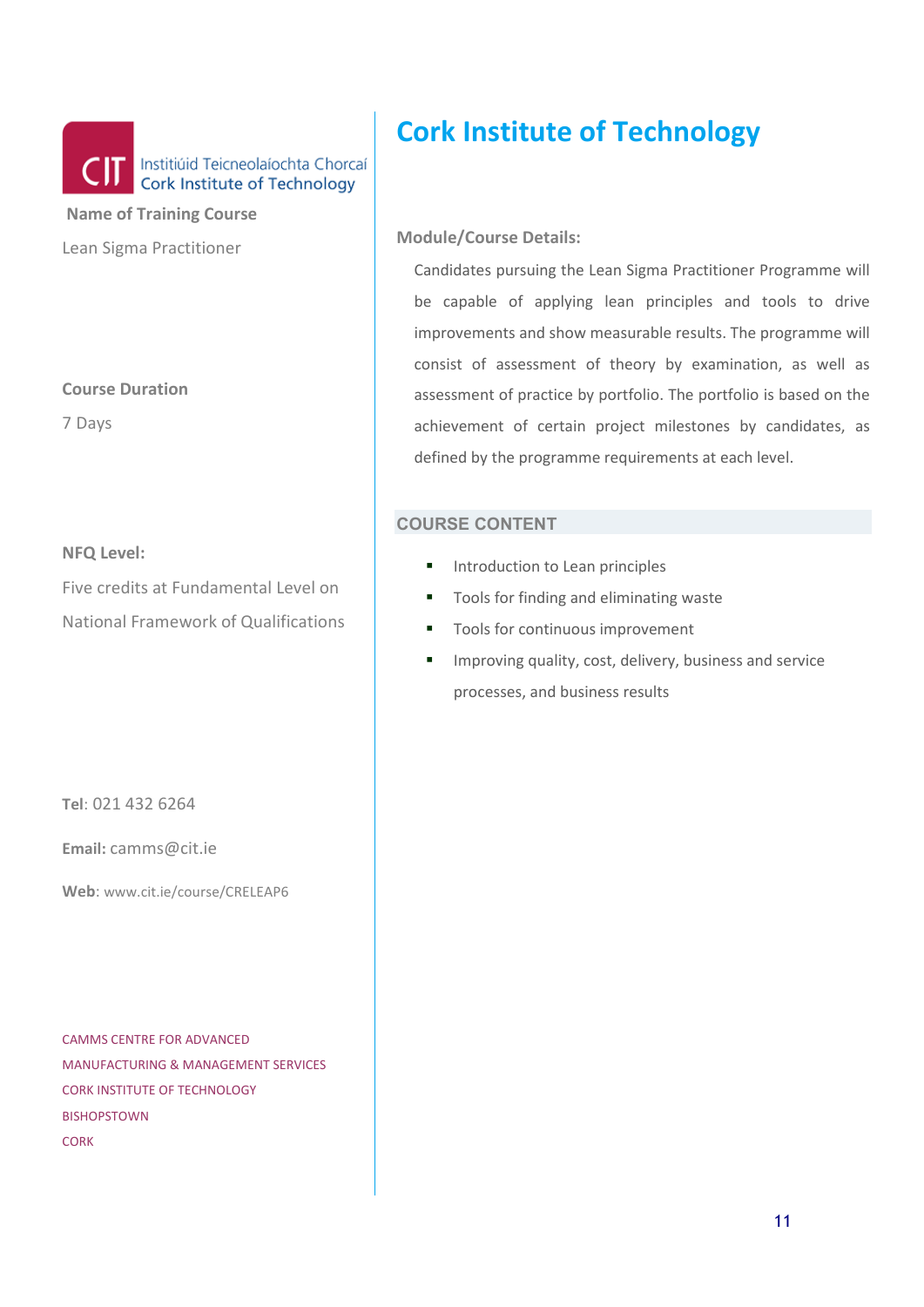

**Name of Training Course**  Lean Sigma Green Belt

#### **Course Duration**

9 Days

#### **NFQ Level**

Awarding Body CIT: Ten credits at Intermediate Level on the National Framework of Qualifications.

Candidates who complete the Lean Sigma Green Belt Programme will be eligible to sit the American Society for Quality (ASQ) Six Sigma Green Belt exam. (Examination fees separately payable to the ASQ).

**Tel**: 021 432 6264

**Email:** camms@cit.ie

Web: www.cit.ie/course/CRESSGS7

CAMMS CENTRE FOR ADVANCED MANUFACTURING & MANAGEMENT SERVICES CORK INSTITUTE OF TECHNOLOGY BISHOPSTOWN **CORK** 

## **Cork Institute of Technology**

#### **Module/Course Details:**

Lean Six Sigma is a very successful methodology for Productivity and Continuous Improvement. It uses a structured approach known as DMAIC (Define, Measure, Analyse, Improve and Control) to eliminate business process waste, reduce variation and improve efficiency. It is being successfully deployed across many sectors and in companies of all sizes in the pharmaceutical, healthcare, medical device, financial and service sectors. This course provides a structured approach to solving problems and putting a sustaining mechanism in place to ensure problems do not re-occur. The course is aimed at all personnel working within the design, manufacturing, transactional, sales or support environment. It is suitable for management and team leaders through to shop floor personnel and employees directly involved in the process.

- Introduction to Lean and Six Sigma, DMAIC Methodology
- Co-ordinating Project Teams
- Defining the Project, Process Mapping
- Variation and Measurement Techniques
- Analysis of Process Data, Introduction to Statistical Tools
- Cause and Effect, FMEA (Failure Mode & Effect Analysis)
- Process Capability using SPC
- Lean Concepts and Tools
- Project Control, Measuring Success Factors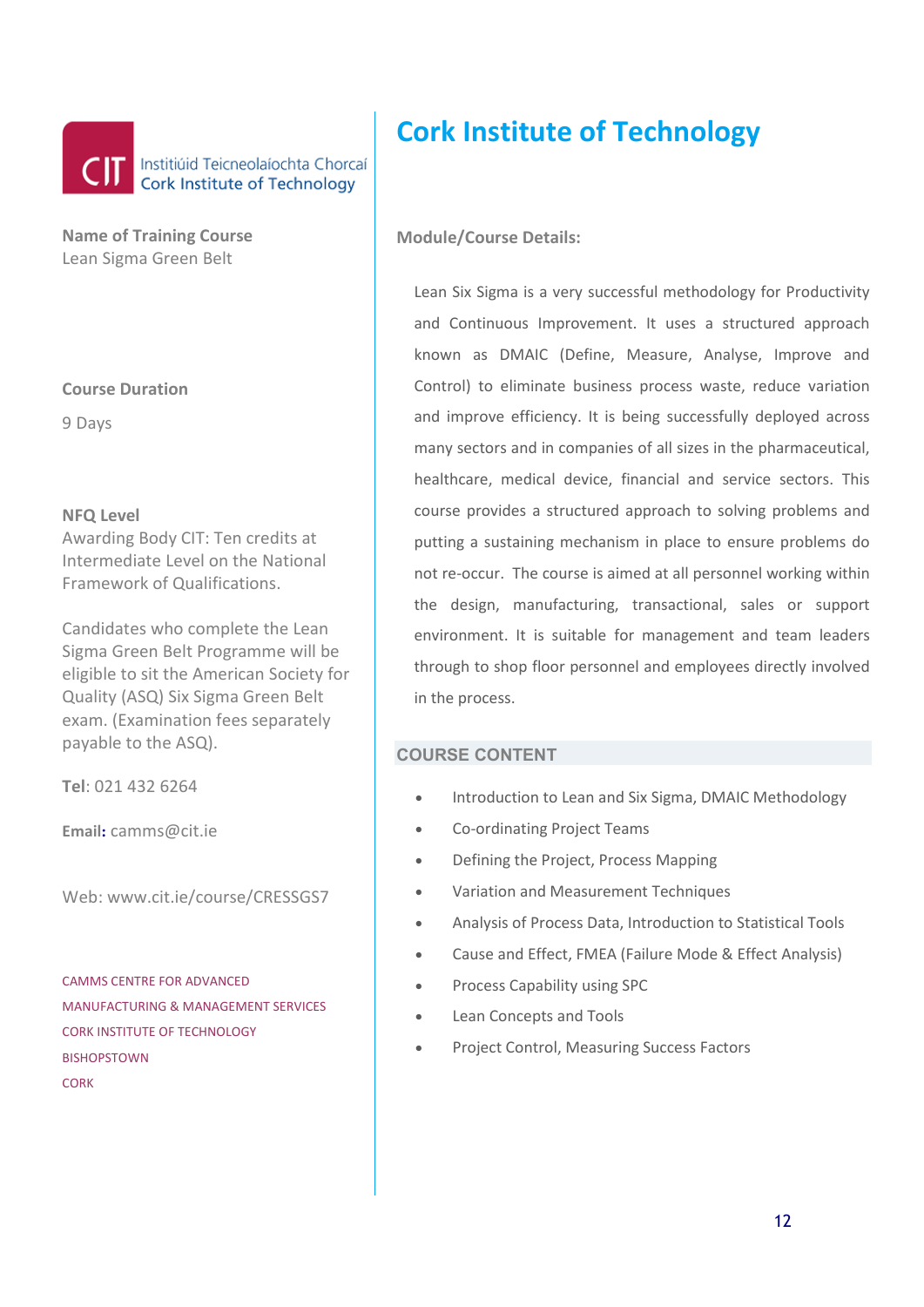

**Name of Training Course**  Lean Sigma Black Belt

**Course Duration** 

21 Days

**NFQ Level** Awarding Body CIT Thirty credits at Advanced Level on the National Framework Qualifications.

Candidates who complete the Lean Sigma Black Belt Programme are eligible to sit the American Society for Quality (ASQ) Six Sigma Black Belt exam. (Examination fees separately payable to the ASQ).

**Tel**: 021 432 6264

**Email:** camms@cit.ie

**Web:** www.cit.ie/course/CRESSBB8

CAMMS CENTRE FOR ADVANCED MANUFACTURING & MANAGEMENT SERVICES CORK INSTITUTE OF TECHNOLOGY **BISHOPSTOWN** CORK

# **Cork Institute of Technology**

**Module/Course Details:** 

A certified Lean Six Sigma Black Belt is a professional who is an expert in Six Sigma philosophies and principles, including supporting systems and tools. A Black Belt should demonstrate team leadership, understand team dynamics and assign team member roles and responsibilities. Black Belts have a thorough understanding of all aspects of the DMAIC model in accordance with Lean Sigma principles.

They have a thorough knowledge of Lean enterprise concepts, are able to identify non-value added elements and activities and are able to use specific tools. The course draws both the basic problem solving tools and advanced statistical principles including DOE (Design of Experiments) and SPC (Statistical Process Control).

- Introduction to Lean and Six Sigma, DMAIC Methodology
- Change Management, Team Building, Facilitation, Conflict Resolution
- **Project Control, Return on Investment, Critical Success Factors**
- **Statistical Techniques**
- **Measurement System Analysis**
- Hypothesis Testing, Regression, Control Charts, Process Capability
- Design of Experiments
- Lean Sigma Supply Chain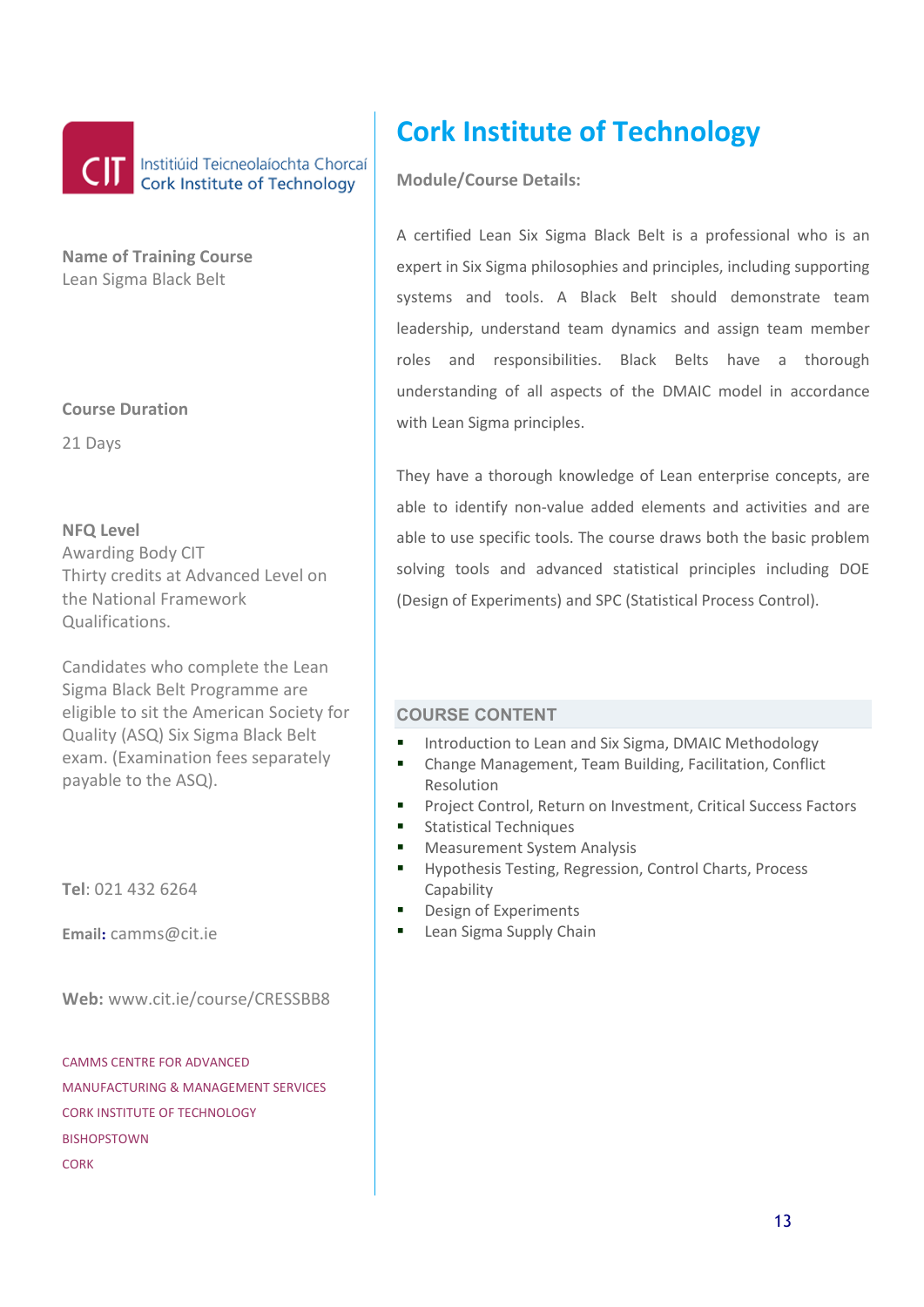

**Name of Training Course Business in Lean Practice** 

**Course Duration** 

24 Weeks

**Course Certification** 

Postgraduate Diploma

**Programme Director: Dr Pio Fenton Email:** pfenton@wit.ie **Tel:** 051 845646

WATERFORD INSTITUTE OF TECHNOLOGY MAIN CAMPUS CORK ROAD **WATERFORD** 

## **Waterford Institute of Technology**

**Module/Course Details** 

**Semester 1**  Lean Philosophy Lean Operations 1 Management Skills Development Lean Quality Creativity, Innovation, Strategy Knowledge Management

**Semester 2**  Lean Operations 2 Managing Change Lean Project Management Lean Communication Lean Supply Chains Managing Corporate Creativity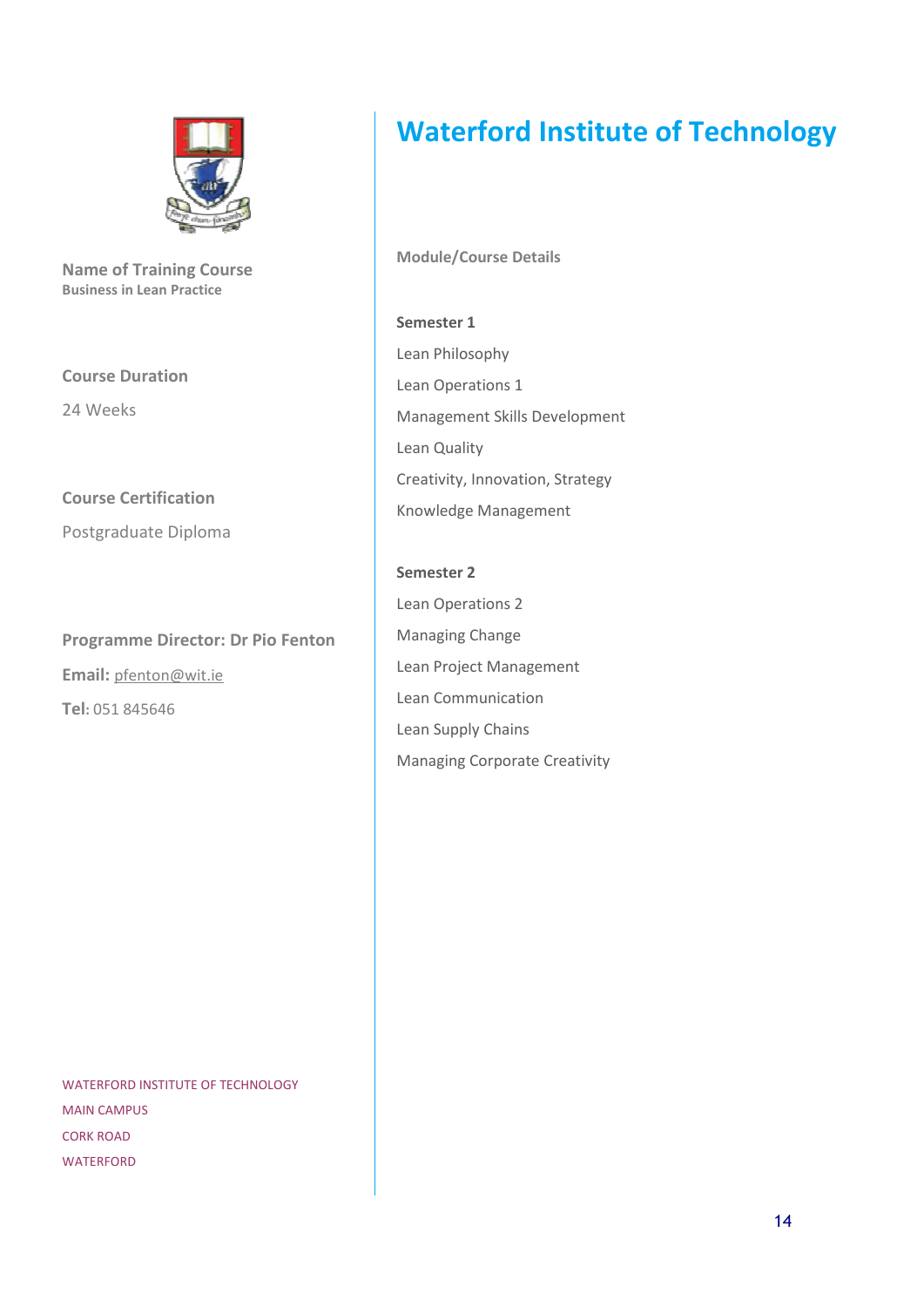

**Name of Training Course**  Lean for Finance and Administration

#### **Course Duration**

1 Day

#### **Course Certification**

Procad Training Certificate of

Completion

Kinga Dzierzak

**Email:** k.dzierzak@procadtraining.com **Phone:** 061 498900

Desmond Butler

**Email:** db@almir.biz

**Phone:** 061 514598

**Email:** info@procadtraining.com

**Web:** www.procadtraining.com/

2 MUNGRET STREET LIMERICK

## **Almir Business Ltd**

## **in conjunction with Procad Training**

**Module/Course Details** 

*Please note that this course is delivered by Almir Business Master Six Sigma Black Belt trainers.* 

#### **Pre-requirements**

This course is intended for financial managers, finance staff, accounts staff and other professionals in the area supporting and interacting with finance - such as administration, procurement, customer services and sales who wish to identify opportunities to improve and streamline transaction and administrative processes.

- **Introduction to Process Improvement**
- Lean & Six Sigma defined
- **The benefits of a Continuous Process Improvement Culture**
- **The role of Staff in the Lean Project**
- **E** Lean Concepts in Finance and Administration
- **Minimising errors**
- Reducing transaction lead time
- **Improving internal communication**
- **Eliminating waste non-value adding work**
- Reducing work-in-progress
- Reducing process complexity & red tape
- Identify and implement customer-led service improvements
- Identify a specific Practical Project
- Agree an action plan
- Summary & review.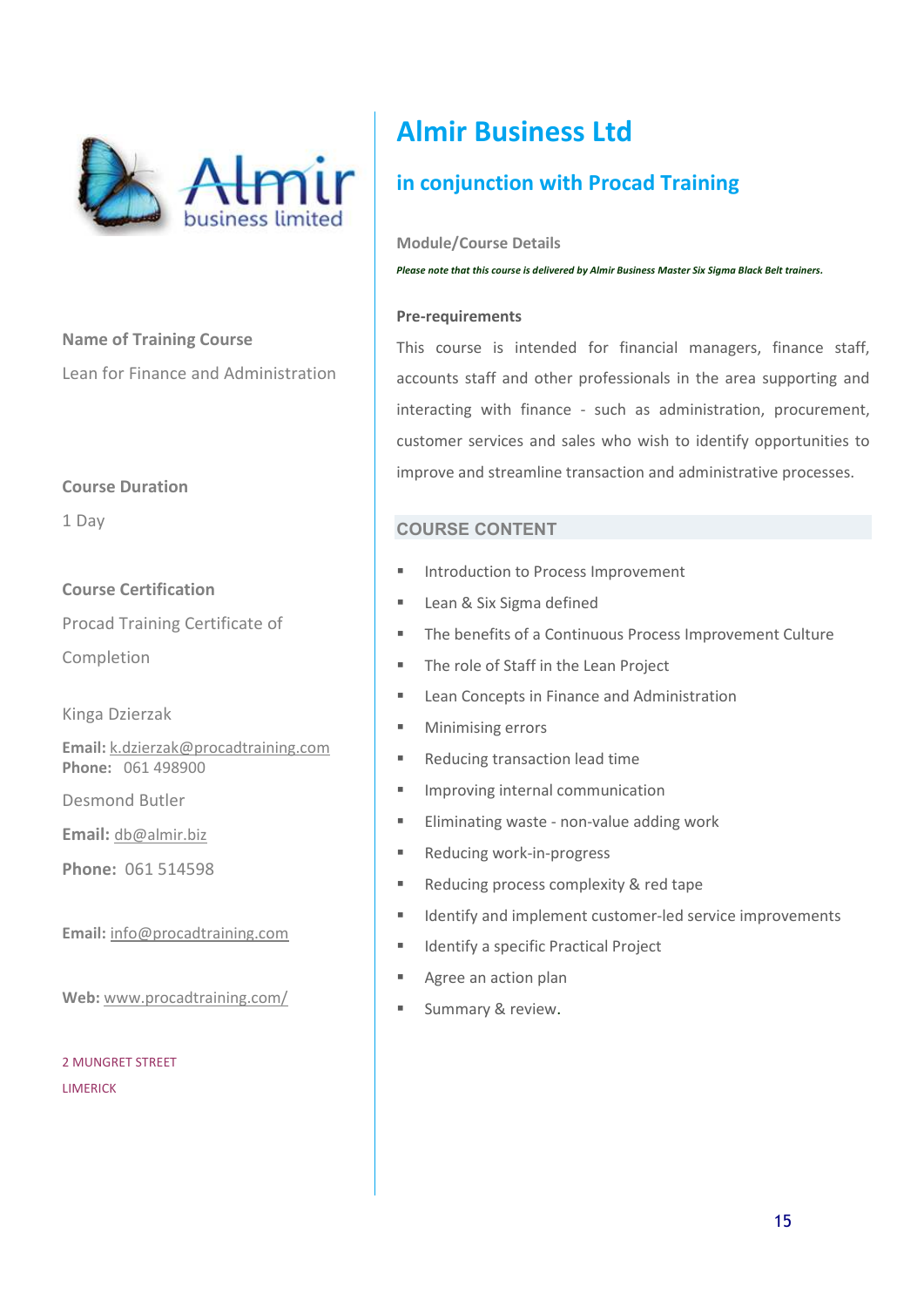

**Name of Training Course**  Lean For Healthcare

**Course Duration** 

2 Days

#### **Course Certification**

HETAC/FETAC/NFQ/ASQ (Give details): Procad Training Certificate of Completion

Kinga Dzierzak

**Email:** k.dzierzak@procadtraining.com **Phone:** 061 498900

Desmond Butler

**Email:** db@almir.biz

**Phone:** 061 514598

**Email:** 

info@procadtraining.com

**Web:** www.procadtraining.com/

2 MUNGRET STREET LIMERICK

## **Almir Business Ltd**

## **in conjunction with Procad Training**

**Module/Course Details** 

*Please note that this course is delivered by Almir Business Master Six Sigma Black Belt trainers.* 

Lean for Healthcare course is conducted in an engaging and interactive environment. Participants are asked to bring specific problems & projects to the workshop, where an experienced instructor gives personal and customised guidance.

Lean in Healthcare is concerned with delivering the best service form your patient's perspective while consuming the fewest resources. The challenge is calling something that's accepted as '*just the way we do it'* by a new name: WASTE.

#### **Objectives:**

Upon completion of this course, participants will be able to:

- Improve their response and outlook by simultaneously optimising patient quality and decreasing cost using Lean Tools
- Recognise opportunities where Lean approaches can improve processes within and between departments (identify waste)
- **Apply the appropriate Lean methods and tools to visualise,** measure and tactically improve processes for the mutual benefit of the patient and staff (eliminate waste)
- Construct value stream maps to guide focused improvements
- **Develop a mindset shift in error prevention by investigating why** and how errors occur rather than who causes them.
- **Employ the roadmap for achieving Lean processes in healthcare** organisation.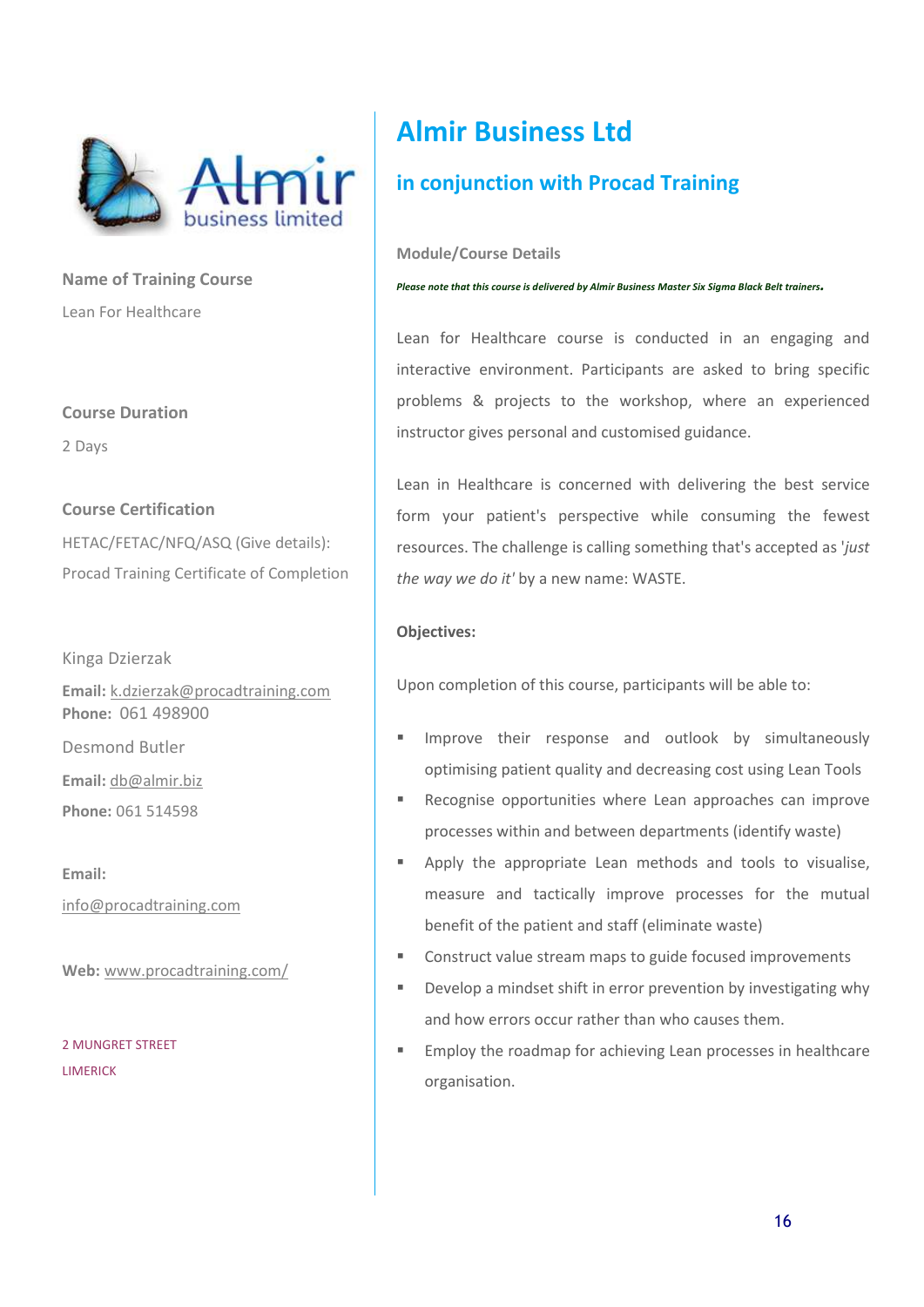

Lean Manufacturing

**Course Duration** 1 Day

#### **Certification**

HETAC/FETAC/NFQ/ASQ (Give details): Procad Training Certificate of Completion

#### Kinga Dzierzak

**Email:** k.dzierzak@procadtraining.com **Phone:** 061 498900

Desmond Butler

**Email:** db@almir.biz

**Phone:** 061 514598

**Email:** 

info@procadtraining.com

**Web:** www.procadtraining.com/

2 MUNGRET STREET LIMERICK

## **Almir Business Ltd in conjunction with Procad Training**

#### **Module/Course Details**

**Please note that this course is delivered by Almir Business Master Six Sigma Black Belt trainers**.

#### **History of 'Lean'**

- **•** Overview of the Toyota Production System (TPS)
- **Traditional Mass Production versus Lean**

#### **Lean principles**

- Value
- Value Stream
- Continuous Flow
- $\blacksquare$  Pull
- **Perfection**

**7 deadly wastes** 

**Value-Add and Non Value-Add work** 

**Push v Pull Systems** 

**Visual Management** 

#### **Lean Tools and Techniques**

- Value Stream Mapping (VSM)
- **Kanban**
- $5S$
- **Setup Reduction**
- **Kaizen**
- **E** Cellular Manufacturing
- **Standard Work**

#### **Kaizen**

**A3 Problem Solving**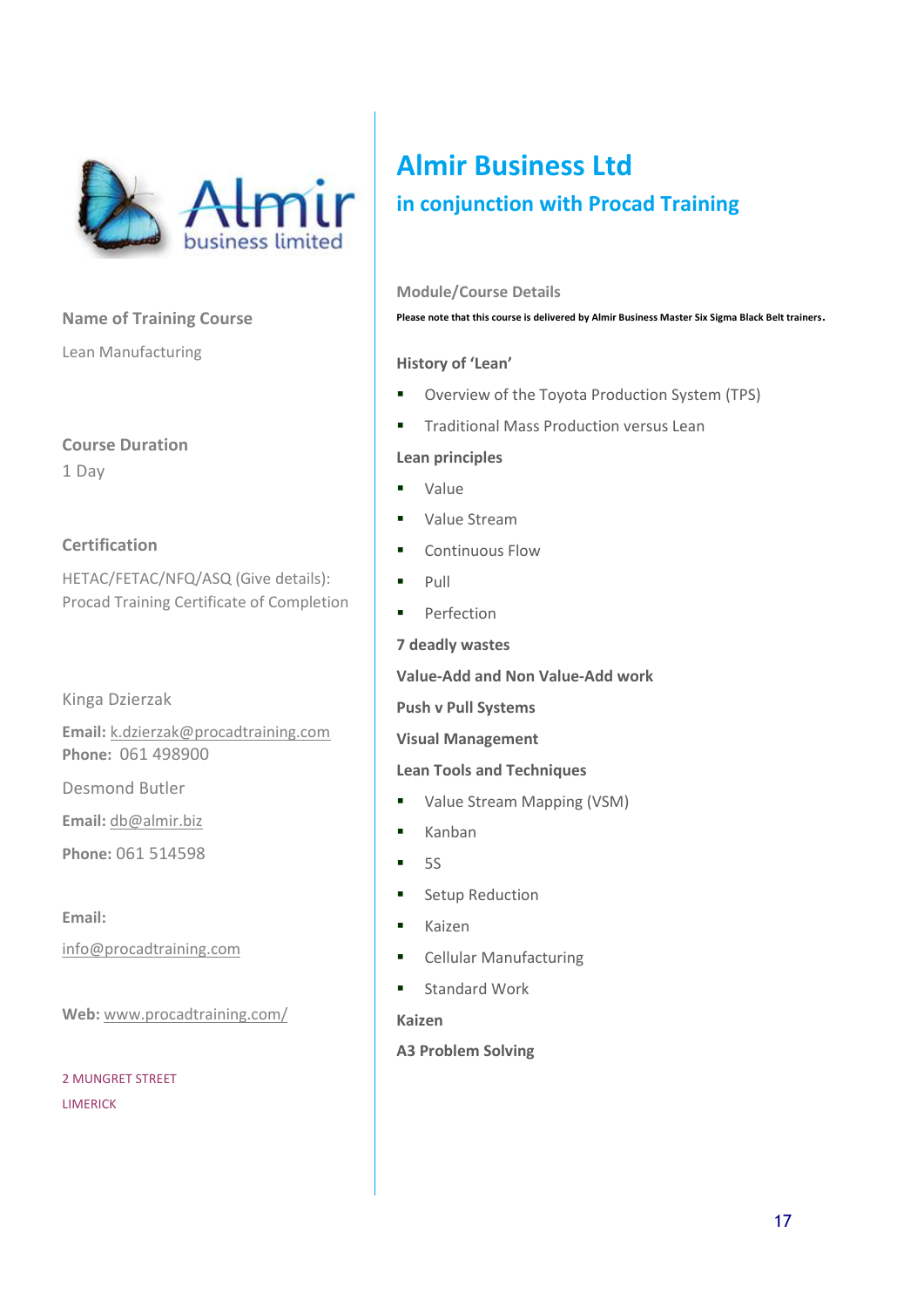

Six Sigma Yellow Belt

**Course Duration** 

2 Days

**Course Certification**  HETAC/FETAC/NFQ/ASQ (Give details): Procad Training Certificate of Completion

Kinga Dzierzak

**Email:** k.dzierzak@procadtraining.com **Phone:** 061 498900

Desmond Butler

**Email:** db@almir.biz

**Phone:** 061 514598

**Email:** info@procadtraining.com

**Web:** http://www.procadtraining.com/

2 MUNGRET STREET LIMERICK

## **Almir Business Ltd**

## **in conjunction with Procad Training**

**Module/Course Details** 

*Please note that this course is delivered by Almir Business Master Six Sigma Black Belt trainers.* 

Six Sigma Yellow Belt course is designed for those who will:

- Work with Green Belt to identify and quantify opportunities for improvement
- Be required to work under the direction of a Black Belt or a Green Belt as a member of a larger Six Sigma project led by the Black Belt
- **Be required to participate in a smaller Six Sigma project under** the direction of a Green Belt.

On the course completion participants will:

- **Understand Lean & Six Sigma**
- Know the structure if Six Sigma (DMAIC) methodology
- Know what is a Project Charter
- Understand & Identify Critical to Quality Characteristics (CTQs)
- Define & document the SIPOC Diagram
- **Know some Quality Tools i.e. Cause & Effect, Process Mapping**
- Know how to work with data (Pareto Chart, Histograms, Run Charts)
- Understand Basic Statistics (Population, Sample, Qualitative & Quantitative Data)
- Know Lean Concepts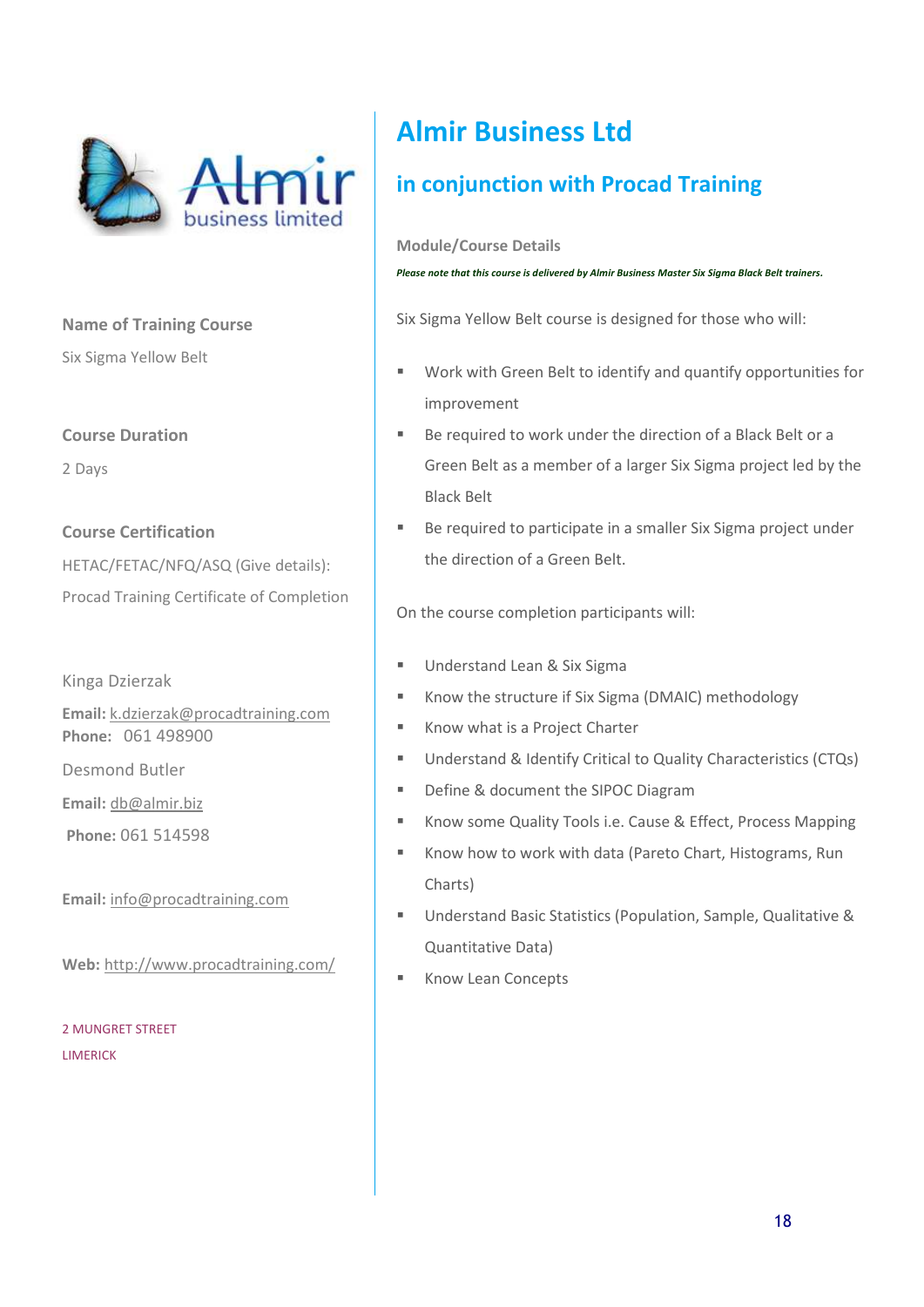

Lean Six Sigma (Green Belt)

#### **Course Duration**

5 Days

#### **Course Certification**

HETAC/FETAC/NFQ/ASQ (Give details):

Our course will assist you to prepare for the **ASQ** exam however significant amount of home study will be required.

Kinga Dzierzak

k.dzierzak@procadtraining.com Phone 061 498900

Desmond Butler

**Email**: db@almir.biz

**Phone**: 061 514598

**Email**: info@procadtraining.com

Web: www.procadtraining.com/

2 MUNGRET STREET, LIMERICK

# **Almir Business Ltd**

### **in conjunction with Procad Training**

**Module/Course Details Please note that this course is delivered by Almir Business Master Six Sigma Black Belt trainers.** 

#### **DAY 1**

**Module 1 –** History of Quality **Module 2 –** What is Six Sigma? **Module 3** – Lean Enterprise **JIT –** Lean Simulation

**DAY 2 Module 4 –** Understanding Processes **Module 5 –** Define Phase

**Day 3 Module 6 –** Introduction to Statistics **Module 7 –** Measure Phase

**DAY 4 Module 8 –** Analyse Phase

**DAY 5 Module 9 –** Improve Phase **Module 10 –** Control Phase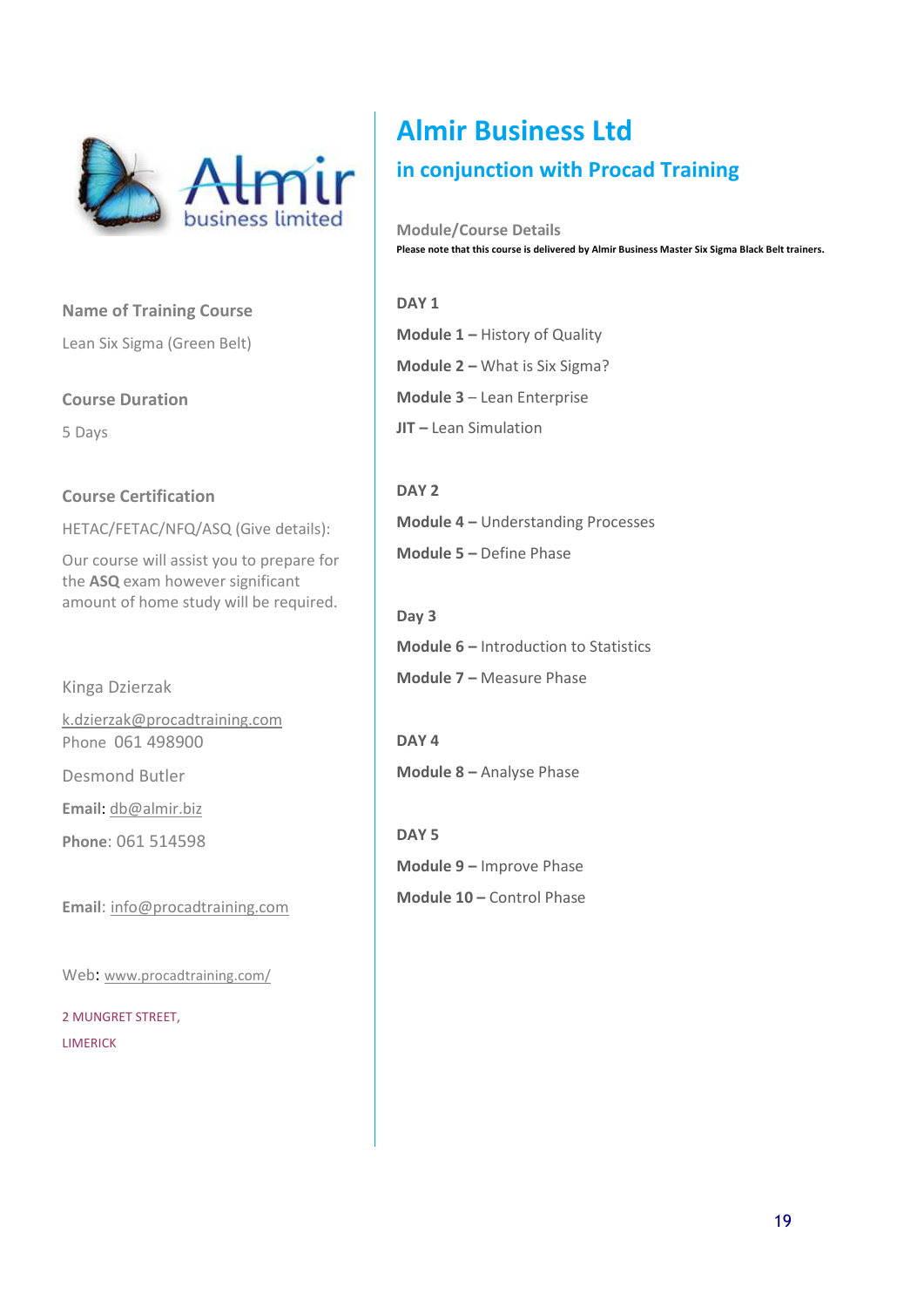

**Name of Training Course**  Lean Tools

#### **Course Duration**

3-4 days depending on the clients needs

#### **Course Certification**

HETAC/FETAC/NFQ/ASQ (Give details) This course is a FETAC Level 5 certified course. For those wishing to receive certification, details are set out in FETAC Module Descriptor, Lean Manufacturing Tools L22586.

**Course Contact Details Brigid Marmion Phone**:+353 42 9351801 **Mobile :+**353 87 6144094 **E:** brigid.marmion@AloraConsultants.ie **Web:** www.aloraconsultants.ie

CARRICKEDMOND KILCURRY DUNDALK CO LOUTH

## **Alora Consultants Ltd**

#### Module/Course Details

The Lean Tools training offered by Alora Consultants has at its core the 5 Lean Principles:

- 1. Identify Value Streams,
- 2. Map Value Streams,
- 3. Move to Continuous Flow,
- 4. Implement Pull and
- 5. Strive for Perfection.

The training focuses on the practical applications of lean tools in manufacturing and service sectors. Tools such as Problem Definition, Process Mapping, Value Stream Mapping, 5S, SMED, Kaizen plus others are covered. Lean Manufacturing Training offered by Alora Consultants is a FETAC Level 5 certified course. The training focuses on the most common Lean tools and how to apply then effectively to have an immediate impact on a businesses bottom line. The training aims to pass on Lean skills, knowledge and attitude.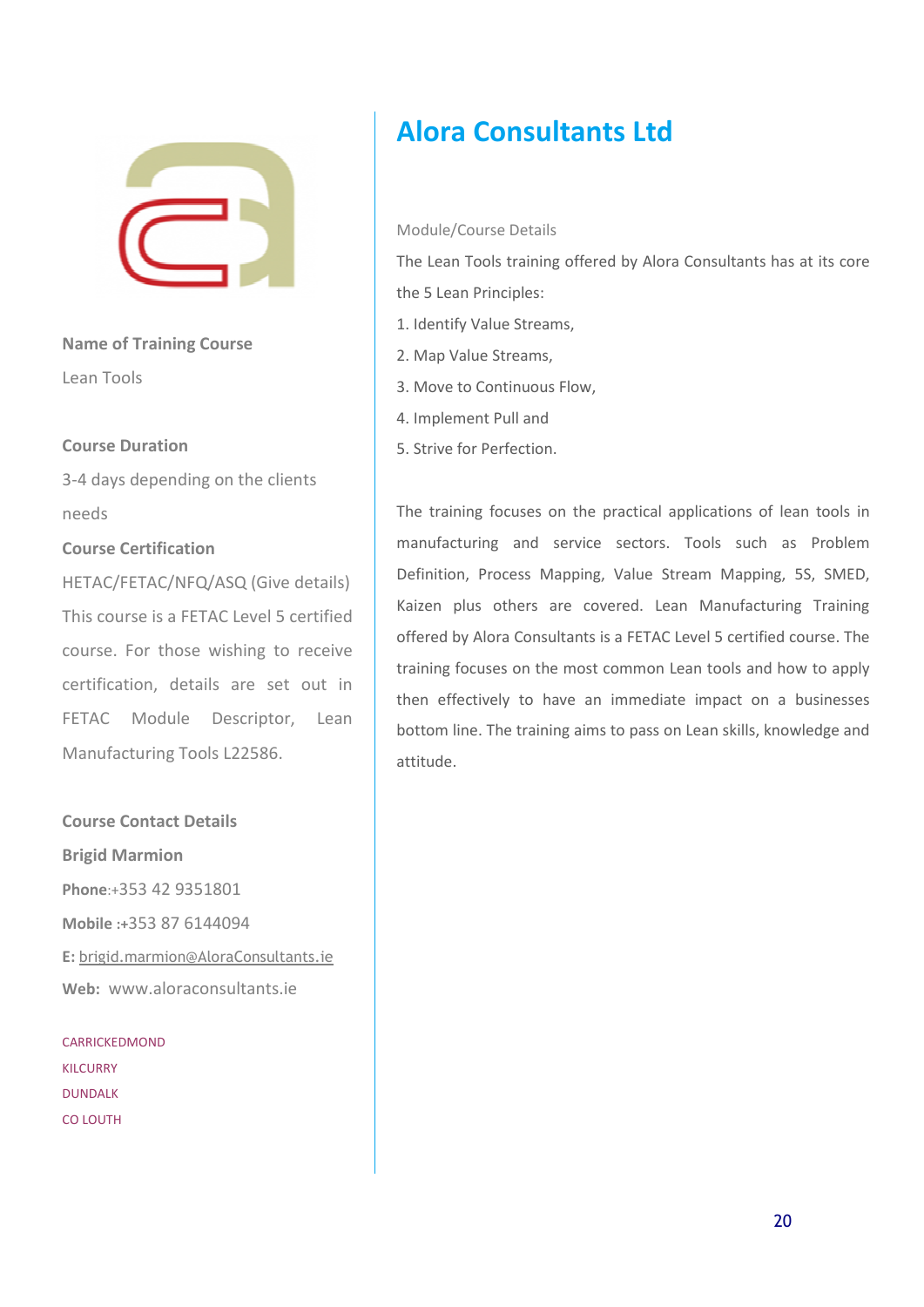Lean Six Sigma Green Belt

#### **Course Duration**

7-8 days

#### **Course Certification**

#### HETAC/FETAC/NFQ/ASQ

This course is a FETAC Level 5 certified course. The FETAC certification is set out in FETAC Module Descriptor, Lean Manufacturing Tools Level 5 L22586.

This training program is also aligned with the requirements for ASQ Green Belt Certification. Training attendees can apply for ASQ certification once they meet the requirements of ASQ For more information

#### **Brigid Marmion**

**Phone**:+353 42 9351801 **Mobile** :+353 87 6144094 **E:** brigid.marmion@AloraConsultants.ie **Web**: www.aloraconsultants.ie CARRICKEDMOND, KILCURRY, DUNDALK, CO LOUTH,

## **Alora Consultants Ltd**

#### Module/Course Details

Green Belt Training offered by Alora Consultants includes Lean, Six Sigma and Change Management tools and methodologies. The training focuses on utilizing the most common Lean Six Sigma and Change Management tools in the execution of medium complexity projects. The format of the training will be tutor led. The training is very interactive thus there is a lot of emphasis on group dynamics and ensuring the attendees participate and interact with the trainer and each other. The training is conducted through presentations, simulations, role plays, group exercises, discussions and case studies.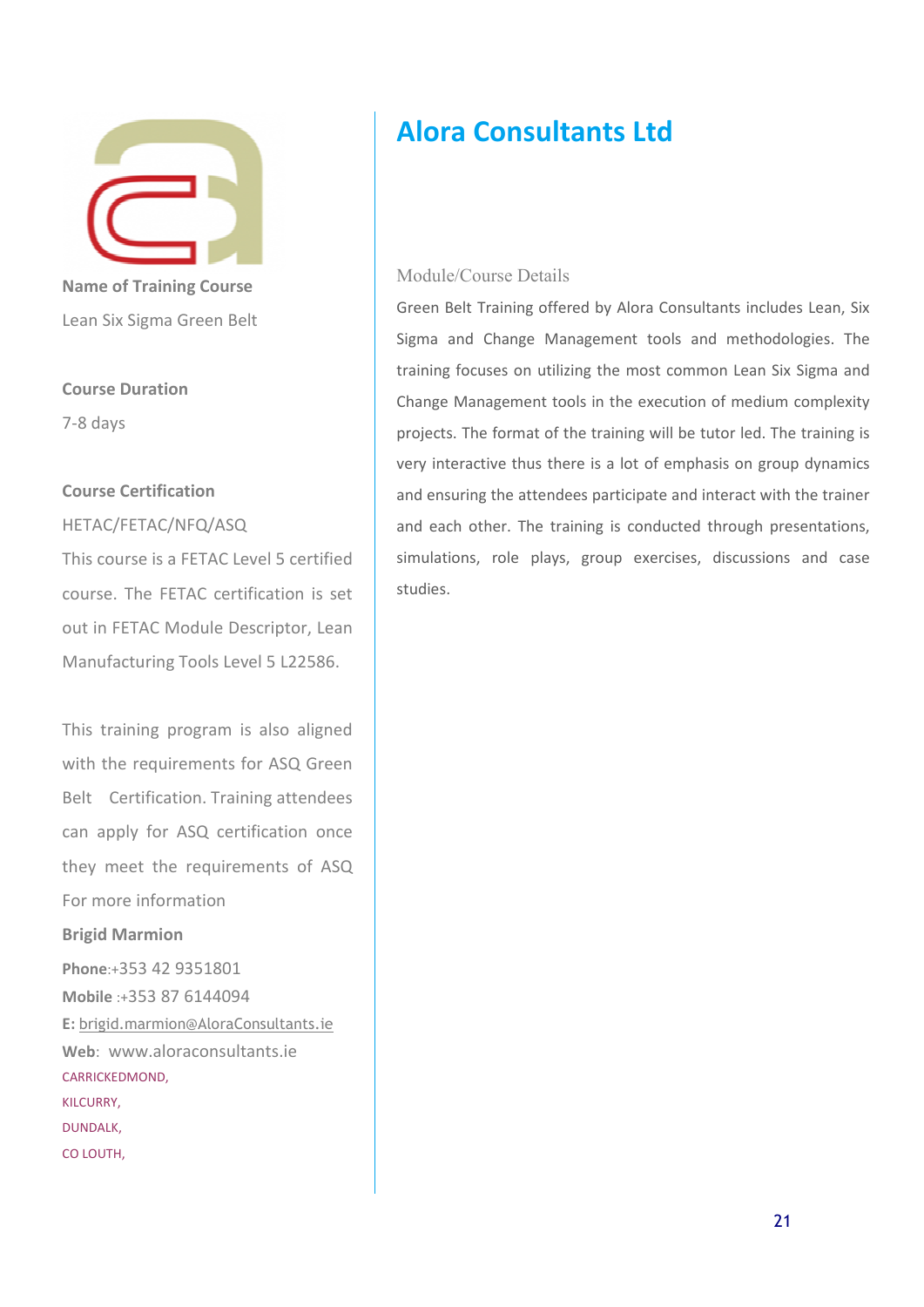

Wide variety of Lean and Six Sigma courses from beginners to advanced level e.g.

#### **Course Duration**

Vary from 1 day to 20 days depending on the course, curriculum and custromer

**Course Certification**  HETAC/FETAC/NFQ/ASQ Occasionally FETAC or ASQ certified as required by the customer

Bernie Rushe, **Phone**: +353 91 870708, **Web**: www.cordatus.ie/

29 THE WATERFRONT, GORT ROAD, LOUGHREA, CO. GALWAY

# **Cordatus Consulting Ltd**

#### **Module/Course Details**

A detailed agenda and curriculum is available for each course on request.

- Six sigma green belt  $(8 10$  day course)
- Six sigma black belt (20 day course)
- Six sigma yellow belt (2 day workshop)
- Introduction to Minitab (1 day)
- Introduction to Lean (1 day workshop)
- Value stream mapping (1 day)
- A3 thinking and problem solving (2 days)
- Business process mapping (2 days)
- Data capture and data representation (1 day)
- Design of Experiments DOE (2-3 day workshop)
- Statistical process control SPC (2 day workshop)
- **Measurement systems analysis (1 day)**
- Regression (1 day)
- Root cause analysis (1 day)
- Failure modes and effects analysis  $-$  FMEA (1 day)
- **Error proofing Poka Yoke (1 2 day workshop)**
- $\blacksquare$  5S (3 days)
- Quick changeover SMED (2 days)
- TPM (3 x 3 day implementation workshops, spaced 1 month apart)
- Operational excellence programme design (1 day)
- **Lean facilitation (5 days)**
- **E** Lean supply chain management (2 day workshop)
- **Strategic planning (2 days)**
- Team building (1 day)
- Negotiation skills (1 day)

Voice of the Customer (1 day)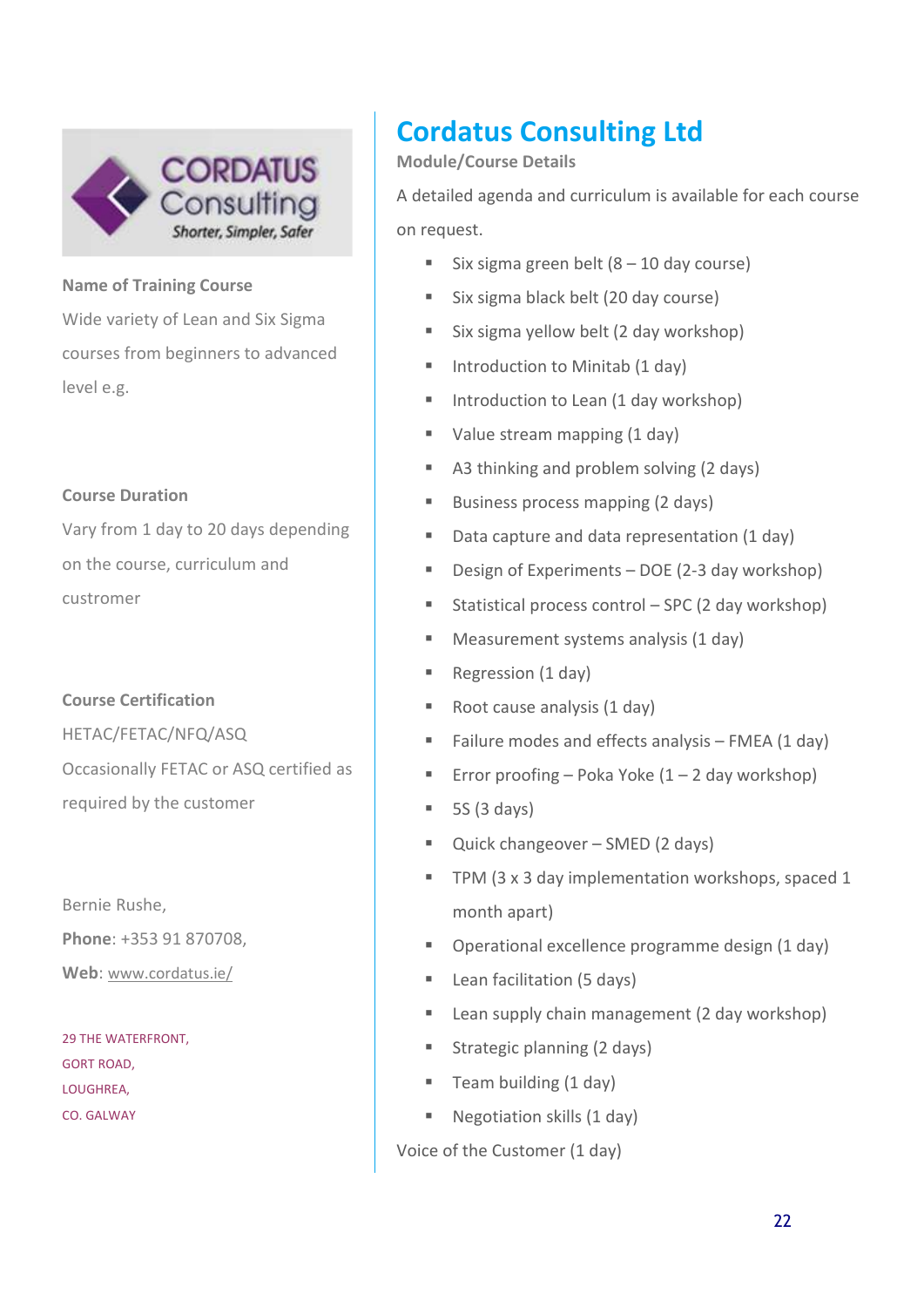

**Name of Training Course**  Lean Manufacturing tools

**Course Duration** 

4 Days + optional day on site

**Course Certification**  HETAC/FETAC/NFQ/ASQ

**L** 22586 – FETAC Level 5

**Web:** www.etacsolutions.com ; **Email:** info@etacsolutions.com ; **Phone:** 01 6856535 **Web:** www.engineersireland.ie/CPD-**Training** 

ENGINEERS IRELAND, 22 CLYDE ROAD, BALLSBRIDGE, DUBLIN 4

## **ETAC Limited**

**Module/Course Details:** 

**Day 1** - History & Introduction to Lean. The 7 wastes. Lean foundations.

**Day 2** – PDCA & improvement Tools. SPC & Process Capability, Standard Work, 5s & the visual workplace, SMED

Optional on-site mentoring day

**Day 3** – Kanban, value stream mapping, Kaizen. Quality, Poka Yoke, Project Closure

**Day 4**- Project and VSM presentations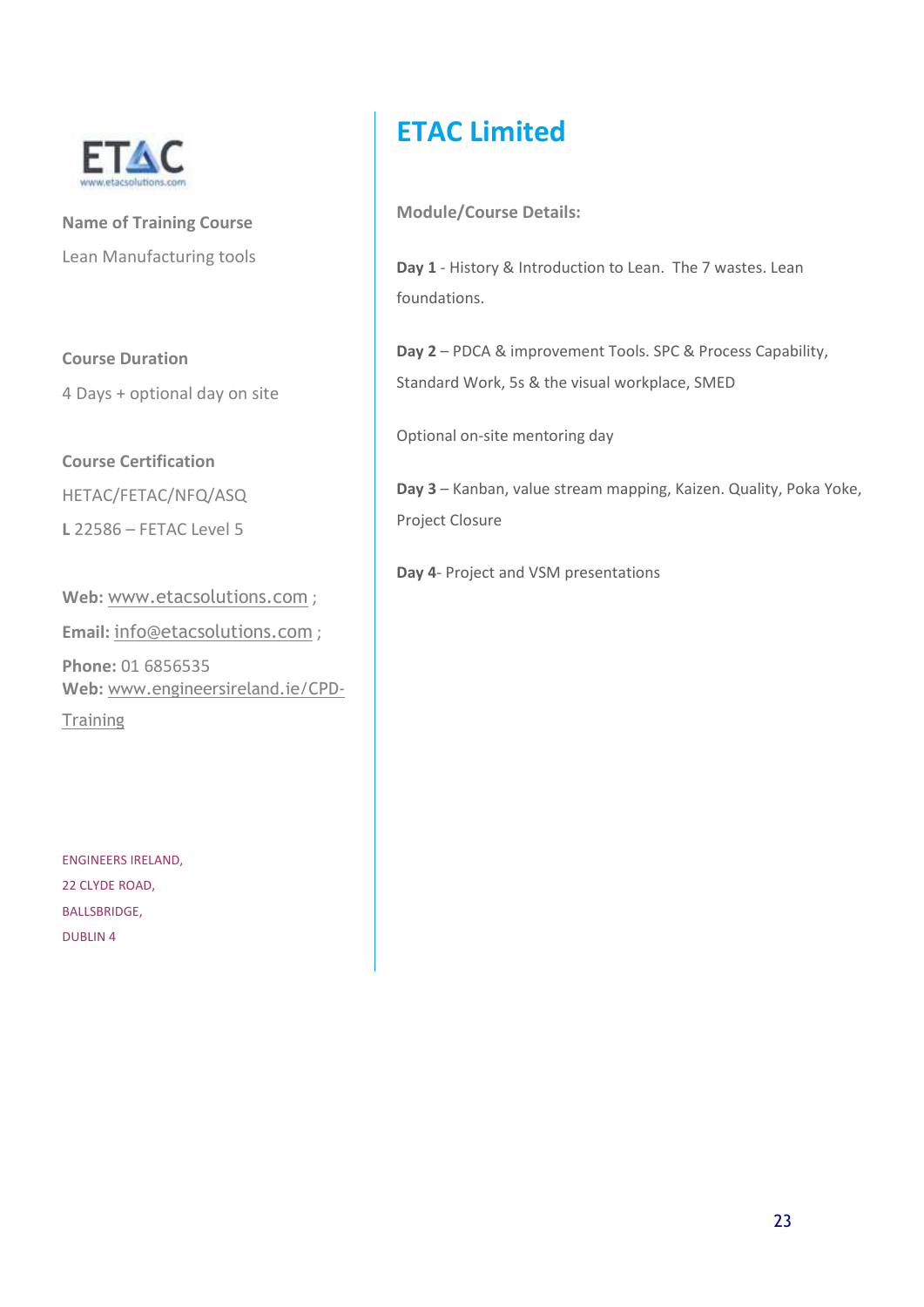# LEADING EDGE GROUP

**Name of Training Course**  Lean Green Belt in 4 specialisms – Healthcare; Financial Services; Manufacturing and Supply Chain

#### **Course Duration**

3 months

**Course Delivery**  Online and Classroom based

**Course Certification** 

**HETAC/FETAC/NFQ/ASQ** 

UK FHEQ Certificate Level 4, 30 Credits

**Course Contact Details:** 

Claire O Brien 021 4855863

Paul Ryan +44 75803 15309

**Web:** 

www.leadingedgescm.com/courses

CHARTER HOUSE, HARBOUR ROW, COBH, CO. CORK

## **Leading Edge Group**

- **Introducing Lean Thinking**
- **Lean Tools and Practices 1: Improving Process Flow**
- **E** Lean Tools and 11: Reducing Variation and Improving Quality
- **Value Stream Mapping (VSM)**
- Kaizen
- $-5S$
- **Introducing Lean Sigma**
- **Managing Change Resistance**
- The Roadmap to Lean Implementation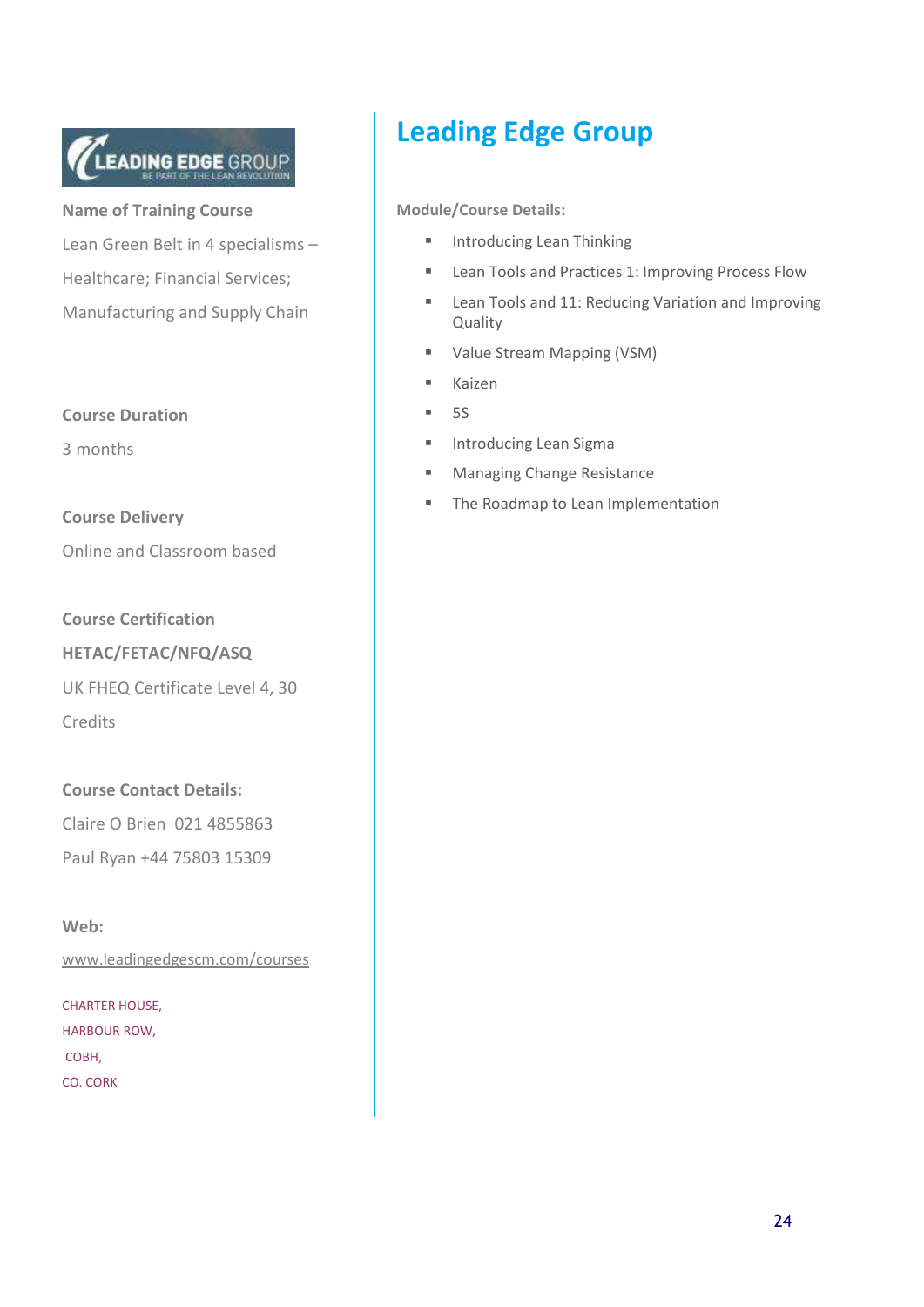# **LEADING EDGE GROUP**

**Name of Training Courses**  Lean Yellow Belt Lean Sigma Yellow Belt Lean Green Belt in 4 specialism's – Healthcare; Financial Services; Manufacturing and Supply Chain Lean Sigma Green Belt Lean Black Belt

#### **Course Duration**

Lean Yellow Belt – 2 days Lean Green Belt - 3 months Lean Black Belt – 6 months

**Course Delivery**  Online and Classroom based

**Course Certification HETAC/FETAC/NFQ/ASQ**  Institute of Industrial Engineering Certification www.iie.ie/lean.asp

**Course Contact Details:** 

Claire O Brien 021 4855863

**Web**: www.leadingedgescm.com/courses

CHARTER HOUSE, HARBOUR ROW, COBH, CO. CORK

## **Leading Edge Group**

## **Institute of Industrial Engineers**

**Module/Course Details:** 

#### **Lean Yellow Belt**

Introduction to Lean **|** Lean Thinking and Principles **|** Waste – Introducing TIM WOOD **|** Value Stream Mapping – includes 4 hours of working on live example **|** Introduction to Kaizen & 5S

#### **Lean Sigma Yellow Belt**

The beginning of Six Sigma **|** What is a process? **|** Lean Six Sigma methodologies in performance improvement **|** DMAIC roadmap **|** Cost of poor quality **|** Gathering data **|** Introduction to Lean Six Sigma tools **|** Mapping tools **|** Classifying tools **|** Counting tools **|** Measuring tools **|** Run/ Control charts

#### **Lean Green Belt**

Introducing Lean Thinking **|** Lean Tools and Practices 1: Improving Process Flow **|** Lean Tools and 11: Reducing Variation and Improving Quality **|** Value Stream Mapping (VSM) **|** Kaizen **|** 5S **|** Introducing Lean Sigma **|** Managing Change Resistance **|** The Roadmap to Lean Implementation

#### **Lean Sigma Green Belt**

Introduction to Lean Sigma **|** Principles of Lean Sigma **|** Waste and Value add / non value add activities / breakout on waste **|** Overview of DMAIC **|** Define - Define the process **|** Selecting team and working in teams **|** Generic tools: brainstorming, affinity diagrams etc. **|** Measure - Measure the current state and identify data headlines **|** Understanding Data **|** Analyse / Improve – identify root cause and select, pilot and verify solutions **|** Tools: Root Cause Analysis **|** Control – confirming and maintaining the gain **|** Visual Metrics and Control Plan **|** Use of Control Charts **|** RACI

#### **Lean Black Belt**

**The program consists of four modules:** Advanced Lean Tools and Practices **|** Managing Lean Projects **|** Lean Strategic Planning and Implementation **|** Effective Leadership and Change Management

**Method of Assessment:** Participation in the online tutorials/discussions and events **|** Submission of module assignments **|** Completion of an in-house project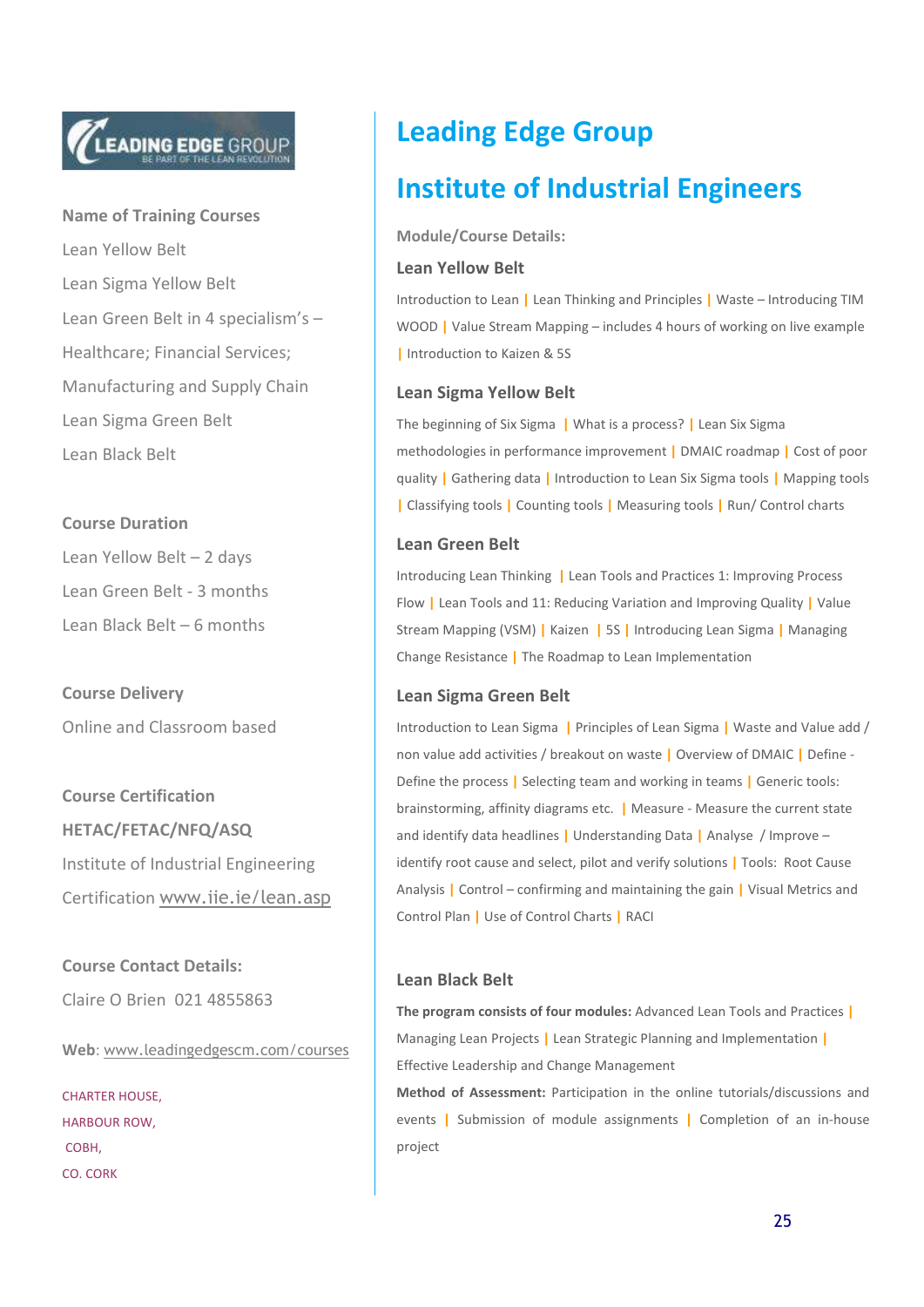

**Name of Training Courses**  Supply Chain Lean Green Belt Program

**Course Duration** 

3 months

**Course Delivery** 

Online

**Course Certification** 

**HETAC/FETAC/NFQ/ASQ (Give details):**

Level 7, 15 Credits

Certified by the Irish Institute of

Industrial

Engineers and the Canadian

Professional Logistics Institute

**Course Contact Details:** 

Claire O'Brien 021 4855863

**Web:** www.leadingedgescm.com/courses

CHARTER HOUSE, HARBOUR ROW, COBH, CO. CORK

## **Leading Edge Group**

- **Understanding the Supply Chain**
- **Lean Thinking**
- **Introducing Lean to the Supply Chain**
- **Lean SCM Tools and Practices**
- **Value Stream mapping**
- Kaizen
- $-5S$
- **Lean SCM Ancillary Tools and Practices**
- The Roadmap to Lean Implementation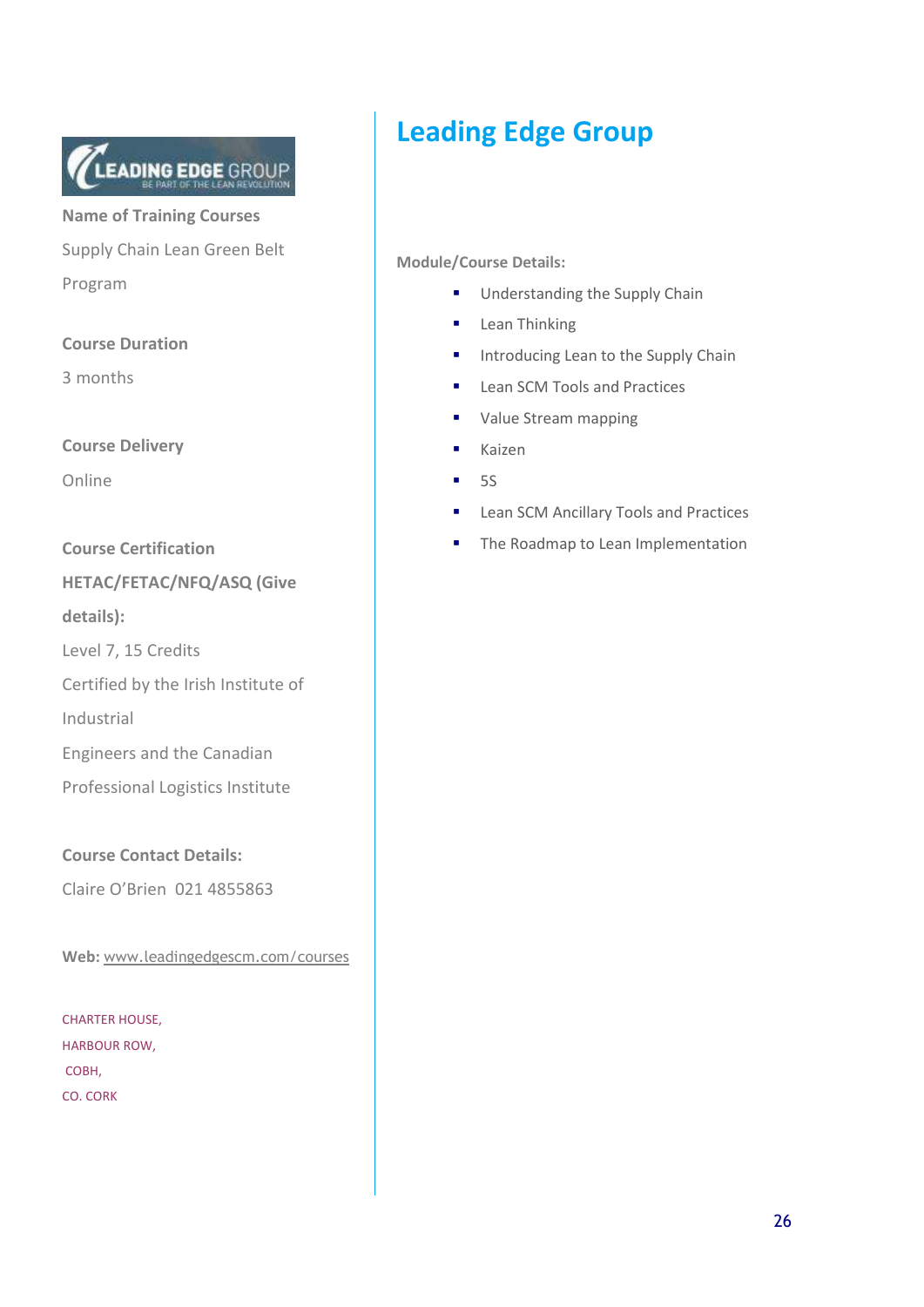

**Name of Training Course:** Lean Healthcare Green Belt

**Course Duration** 

3 months

**Course Delivery**  Online or classroom based

**Course Certification** 

**HETAC/FETAC/NFQ/ASQ** 

OHA Certified (own accreditation body)

www.oha.com/education/

Claire O Brien 021 4855863

**Web:** www.leadingedgescm.com/courses

CHARTER HOUSE, HARBOUR ROW, COBH, CO. CORK

## **LEADING EDGE GROUP**

- **Introducing Lean Thinking**
- **Applying Lean Thinking to Healthcare**
- **Lean Tools and Practices 1: Improving Process Flow**
- **EXECT:** Lean Tools and 11: Reducing Variation and Improving Quality
- **Value Stream Mapping (VSM)**
- **Kaizen**
- $5S$
- **Implementing Lean and Six Sigma in Healthcare**
- **Managing Change Resistance**
- The Roadmap to Lean Implementation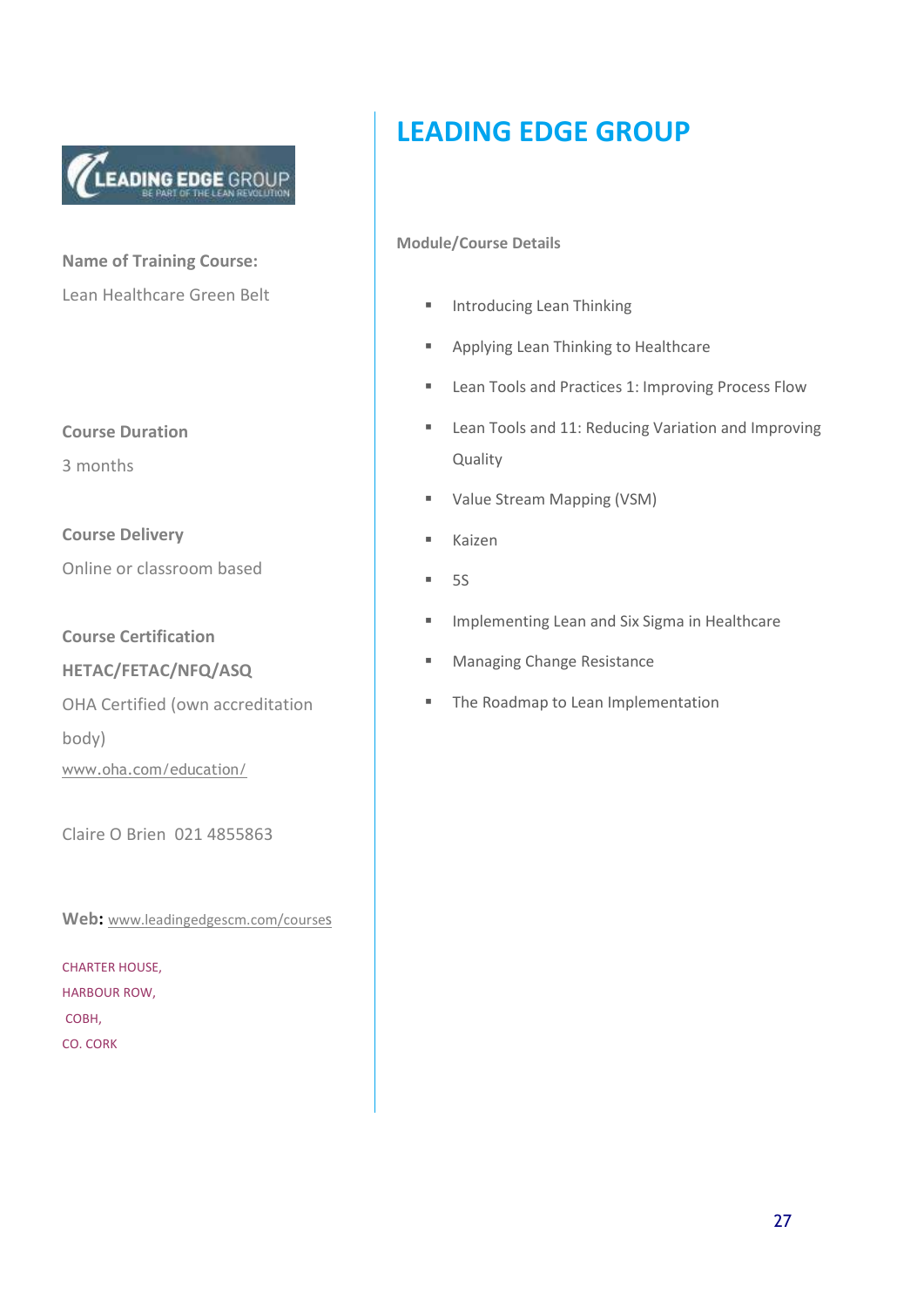

**Name of Training Course**  Lean Green Belt Certification in Financial Services

**Course Duration** 

3 months

**Course Delivery** 

Online

**Course Certification** 

#### **HETAC/FETAC/NFQ/ASQ**

University of Kent.

Irish Institute of Certified Public

Accountants

CPA -

**Web**: www.cpaireland.ie

Joe Aherne **Phone**: 021 4855863

**Web:** www.leadingedgescm.com

CHARTER HOUSE, HARBOUR ROW, COBH, CO. CORK

## **LEADING EDGE GROUP**

- **Introducing Lean Thinking**
- **Lean Thinking and Financial Services**
- **Exam Tools and Practices 1: Improving Process Flow**
- **EXECT** Lean Tools and 11: Reducing Variation and Improving Quality
- **Value Stream Mapping (VSM)**
- **Kaizen**
- $-5S$
- **Introducing Lean Sigma**
- **Managing Change Resistance**
- **The Roadmap to Lean Implementation**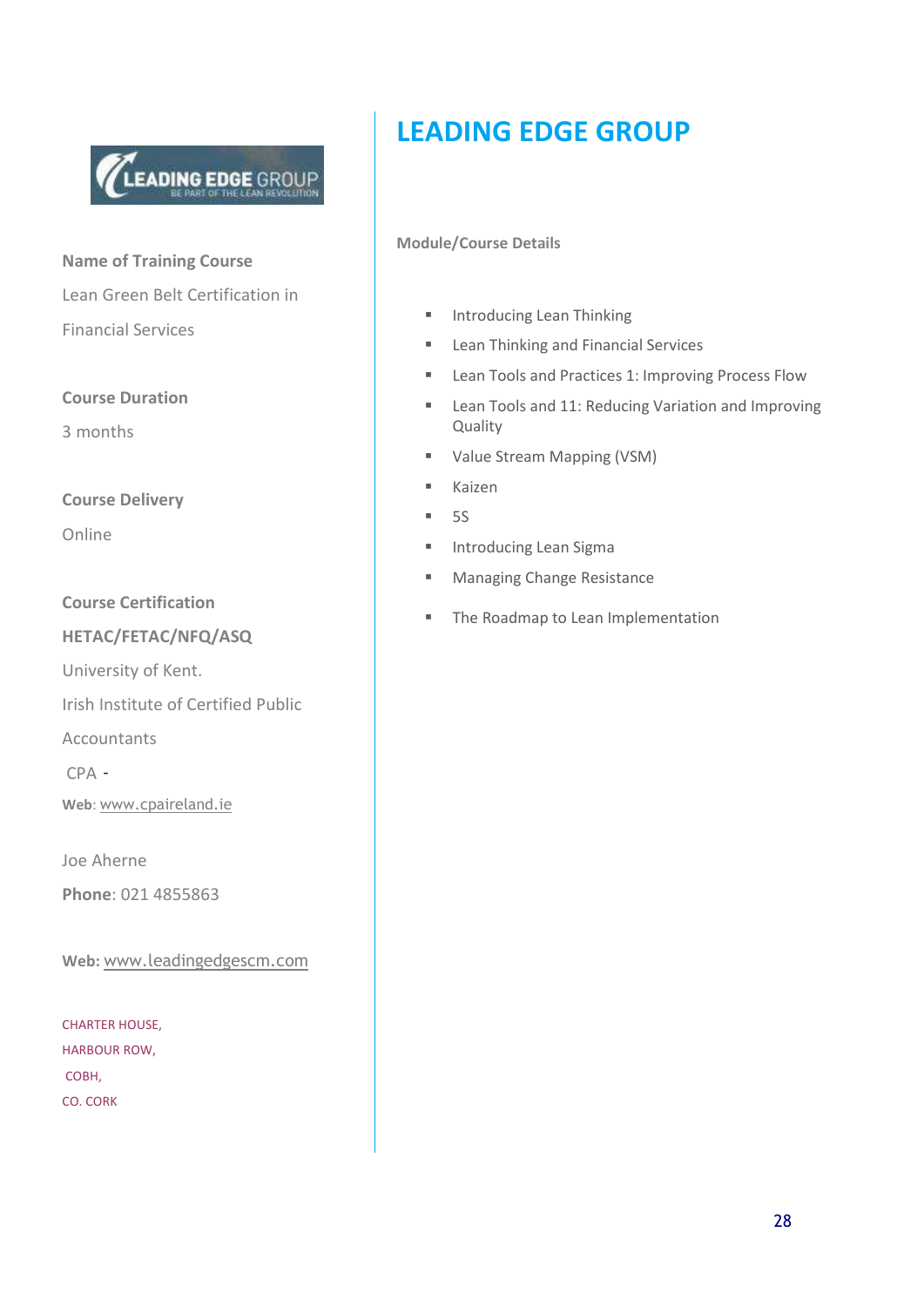

**Name of Training Course**  Lean Manufacturing Tools

#### **Course Duration**

5 classroom days, followed by project completion over next 3 months

#### **Course Certification**

HETAC/FETAC/NFQ/ASQ

FETAC Level 5, L22586

**Web**: www.manufacturing-excellence.ie

Raymond J. McEvoy

MANUFACTURING EXCELLENCE,

12 PARK AVENUE,

MAYPARK,

WATERFORD,

# **Manufacturing Excellence, Waterford**

**Module/Course Details** 

Contents of the programme include: -

- **Value Stream Mapping**
- **I** Identifying Waste
- **Material Flow**
- **5S Workplace Organisation**
- **Standard Work & Load-Cycletime Charts**
- **E** Layout
- **Teamworking and Chartering**
- **Improvement Cycles**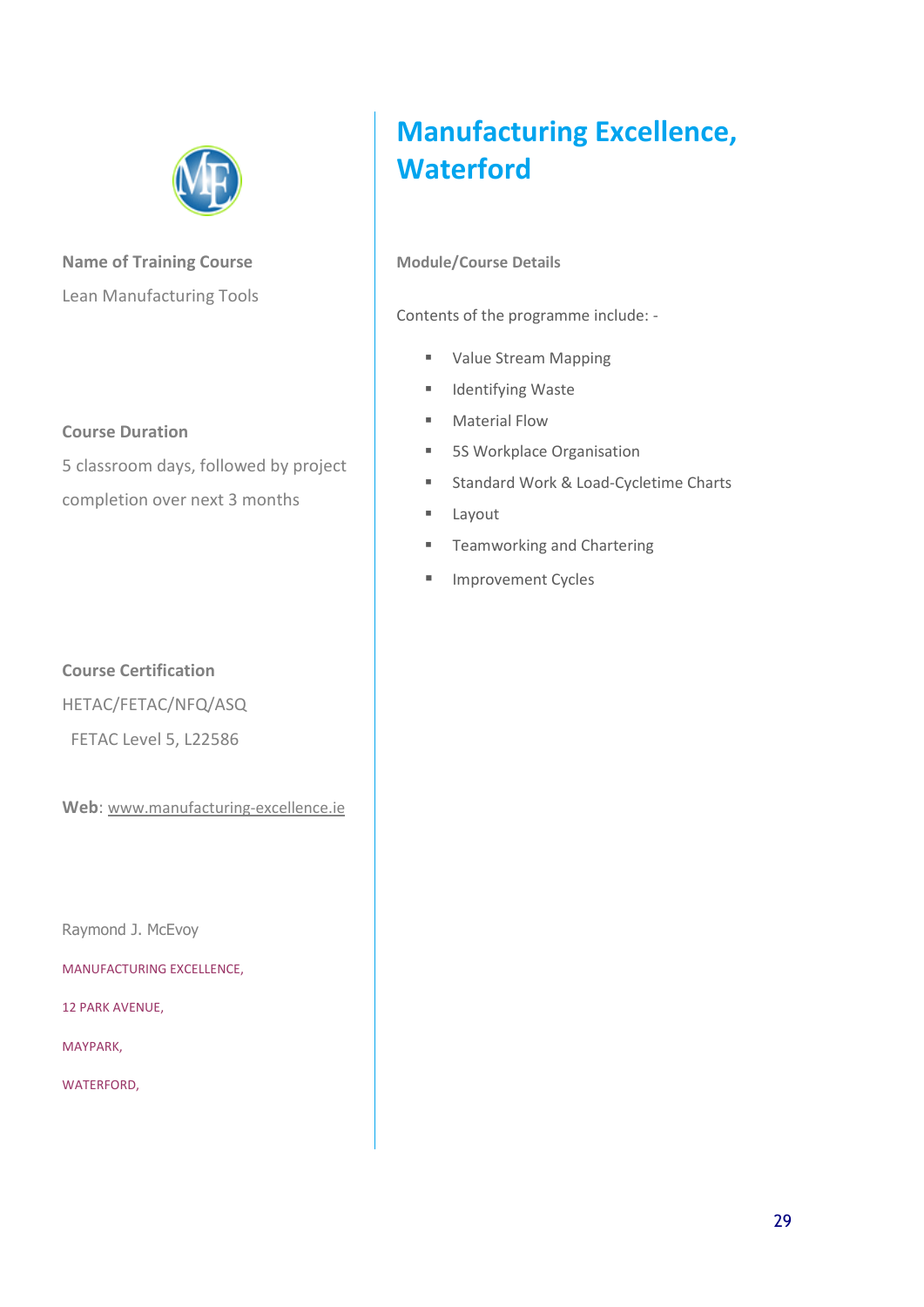

#### Together, the power to improve

**Name of Training Courses**  Lean Coach (LERC certified training programme)

#### **Course Duration**

Lean Coach (LERC Lean competency programme) - up to 3 - 12 months dependent of level required and programme structure.

**Course Certification**  HETAC/FETAC/NFQ/ASQ Lean Academy Certification to LERC (Lean enterprise Research Centre Cardiff University) Lean Competency System level 2a.

Email: donna.samuel@sapartners.com Web: www.sapartners.com

## **SA Partners**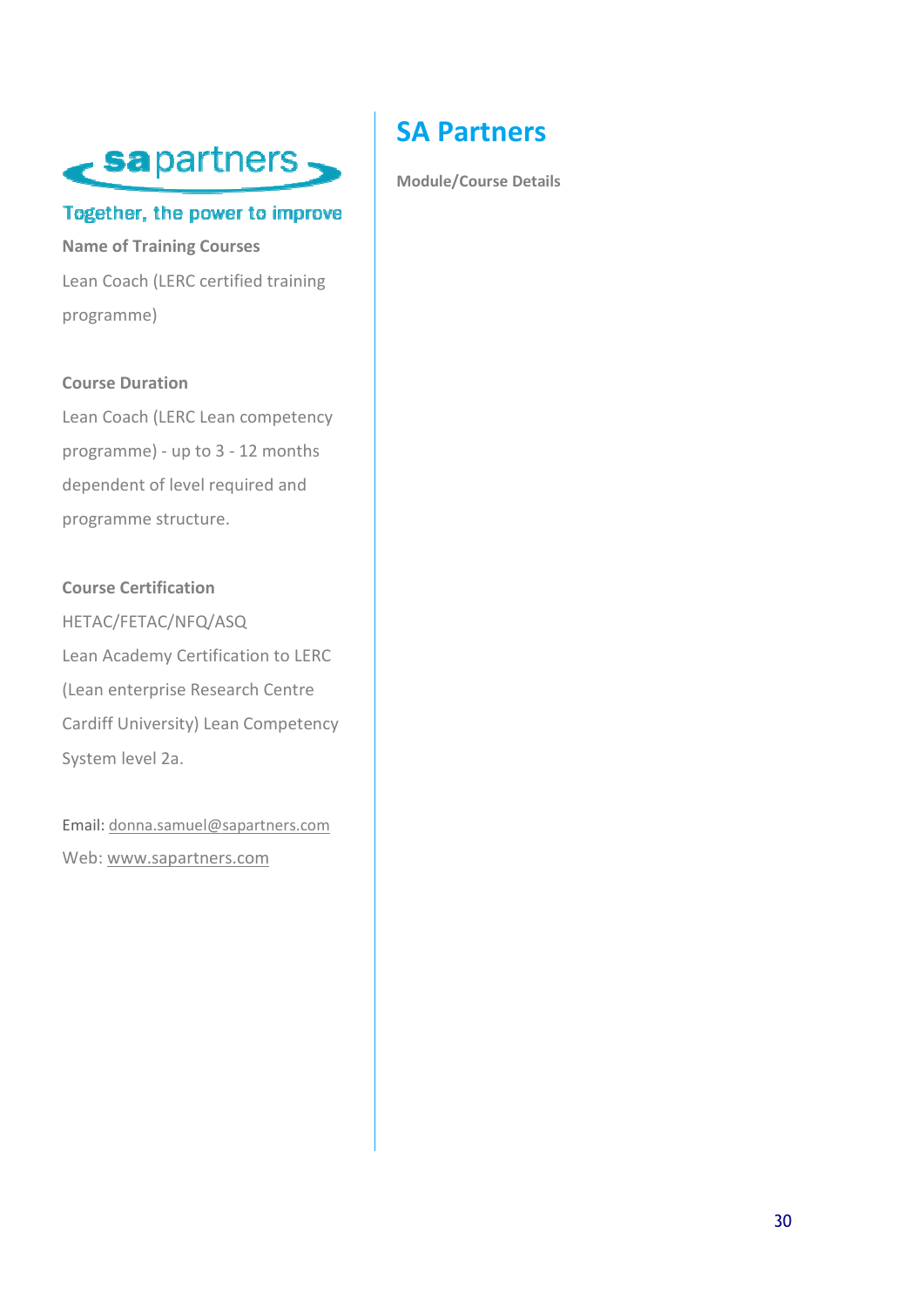

#### Together, the power to improve

**Name of Training Courses**  Lean Manager

**Course Duration**  Lean Manager – 10 Days

#### **Course Certification**

HETAC/FETAC/NFQ/ASQ (Lean enterprise Research Centre Cardiff University) Lean Competency System level 2a.

## **SA Partners**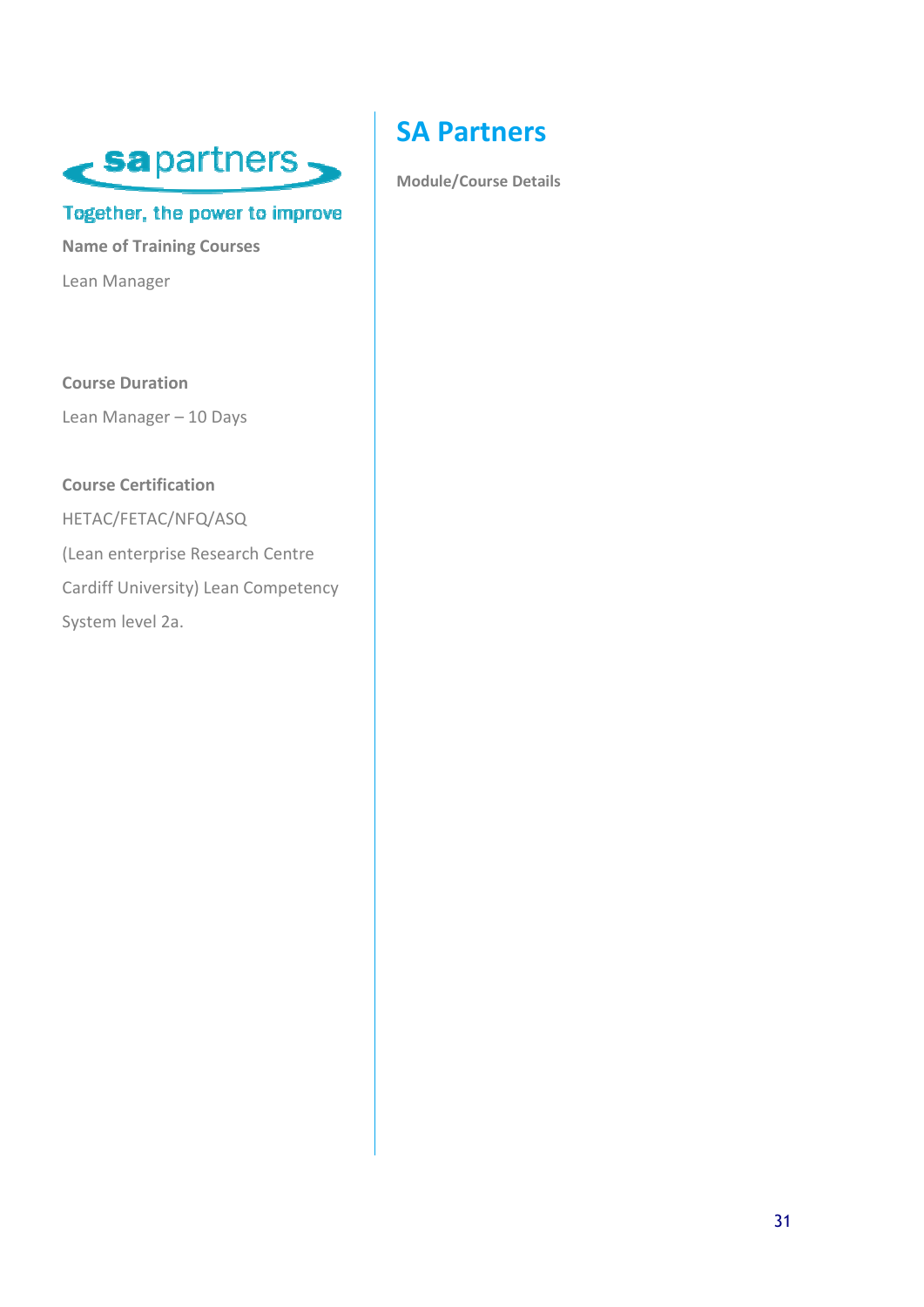

#### Together, the power to improve

**Name of Training Courses**  Six Sigma

**Course Duration**  Six Sigma - 12 Days GB - 20 Days BB

**Course Certification** 

HETAC/FETAC/NFQ/ASQ

Six Sigma training to ASQ certification standard

## **SA Partners**

- **Example 21** Lean Six Sigma, is a proven methodology which combines Lean and Six Sigma into a single, coordinated initiative
- **DMAIC structured problem solving model**
- **Six Sigma statistical and analytical tools**
- The Six Sigma methodology and how to use it to reduce project time from six months or more – to six weeks or less
- How to lead change management project teams within your area of responsibility to rapidly implement highimpact operational excellence.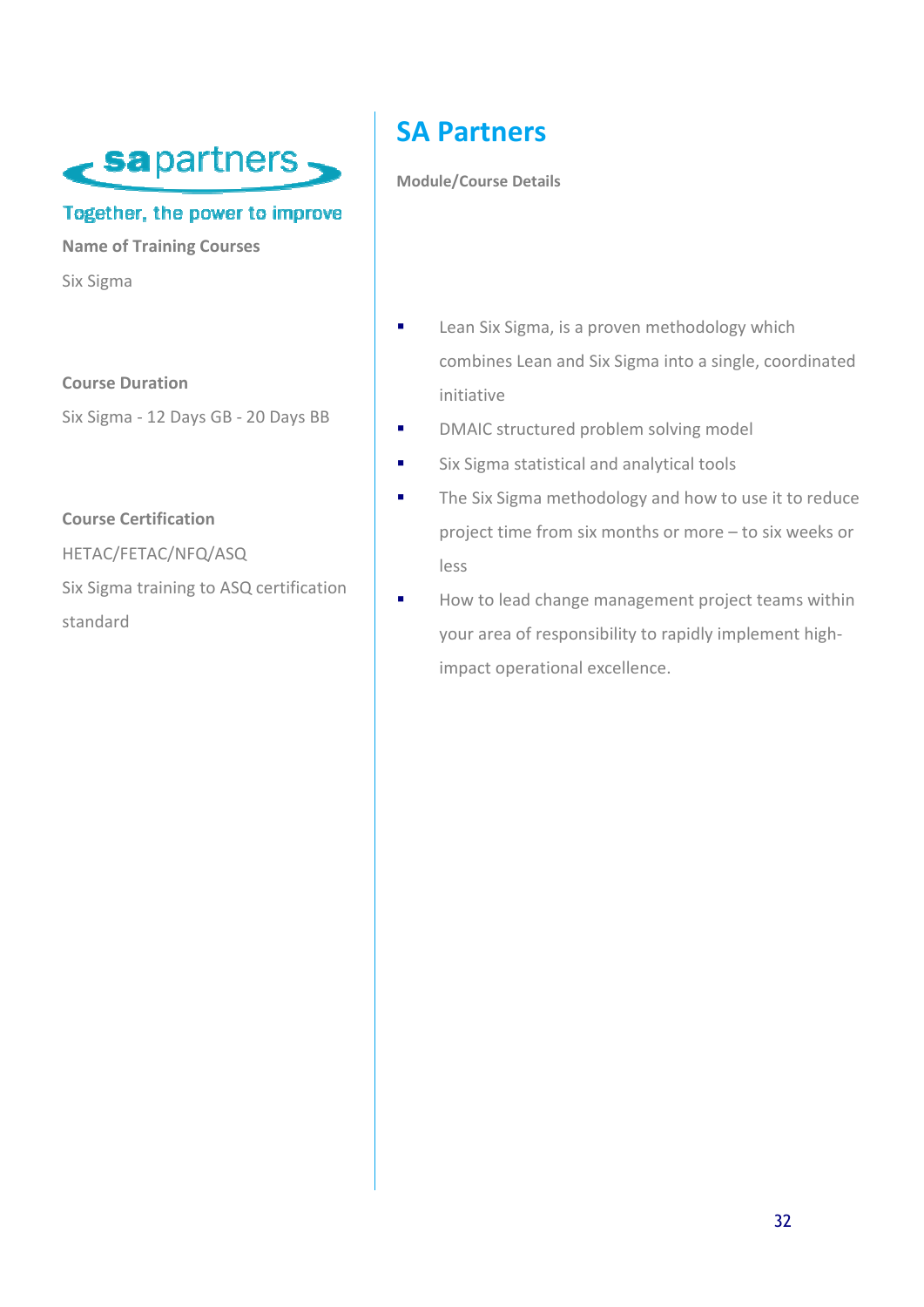## Performance Tecknic Leaders

**Name of Training Course**  Operational Excellence

**Course Duration**  Customised per training needs analysis

**Course Certification**  HETAC/FETAC/NFQ/ASQ Courses to International CIPD, 6 Sigma, Lean and Goldratt Institute standards

Web: http://tecknic.net

TECKNIC PERFORMANCE LEADERS LTD 403 CLONTARF ROAD, DUBLIN 3

## **Tecknic Performance Leaders Ltd.**

**Module/Course Details: Level 1: Beginner** 

**Level 2: Practitioner** 

**Level 3: Champion** 

In the following areas of operations excellence.

**Process**  Lean, TOC, Six Sigma, Supply Chain management, TQM.

**People**  Employee Relations, Performance & Change Management to CIPD standards, Front Line Supervisory Training

**Product** Systematic innovation techniques, i.e. TRIZ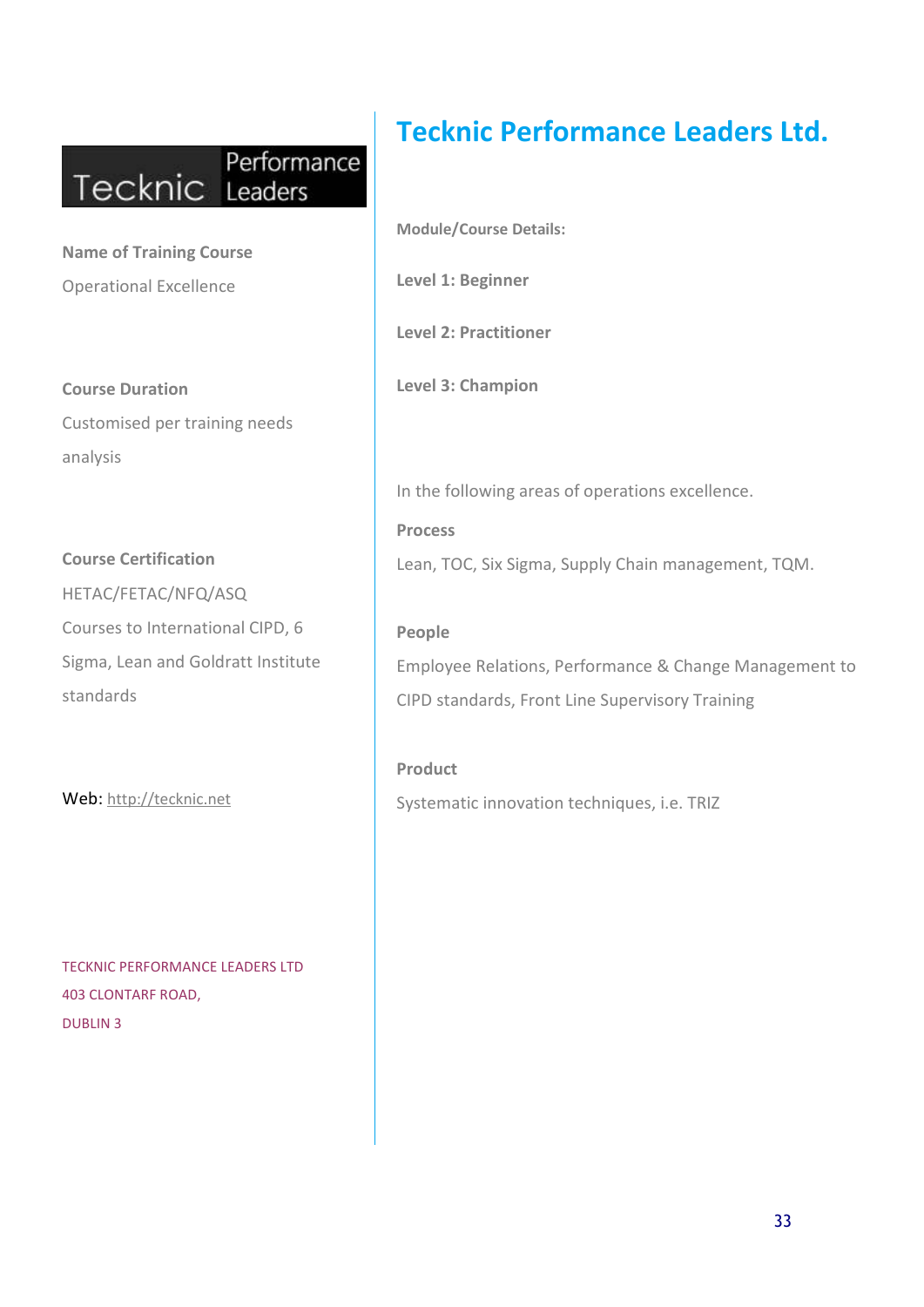

**Name of Training Course**  Business Performance Improvement – Executive Briefing

### **Course Duration**  Half day

**Course Certification**  HETAC/FETAC/NFQ/ASQ Course based on the ASQ Body of Knowledge. No certificate issued*.*

*Catherine Hutton, Deirdre Murray or Jim Maher* **Email***: info@trigraph.ie . Tel 01-6390050.*  **Web**: *www.trigraph.ie*

TRIGRAPH PROFESSIONAL SERVICES, 12 LOWER HATCH STREET, DUBLIN 2,

## **Trigraph Professional Services Ltd**

#### **Module/Course Details**

The world is a tougher place today! We all have to deliver more with less! Budgets are being cut - yet outputs are expected to improve.

Successful organisations today need to ensure that their business operations and projects are aligned properly with strategic organisational goals. And the world is changing more rapidly today than ever before!

How do we organise our business processes and projects for optimum effectiveness in this scenario? The answer is - it isn't easy but the returns are huge in terms of business value for those who can get it right.

This briefing will present delegates with an understanding of the current 'state-of-the-art' business processes improvement methodologies. We will show you how to approach Business Process Improvement in order to guarantee a successful outcome and make a meaningful impact on the performance of the organisation.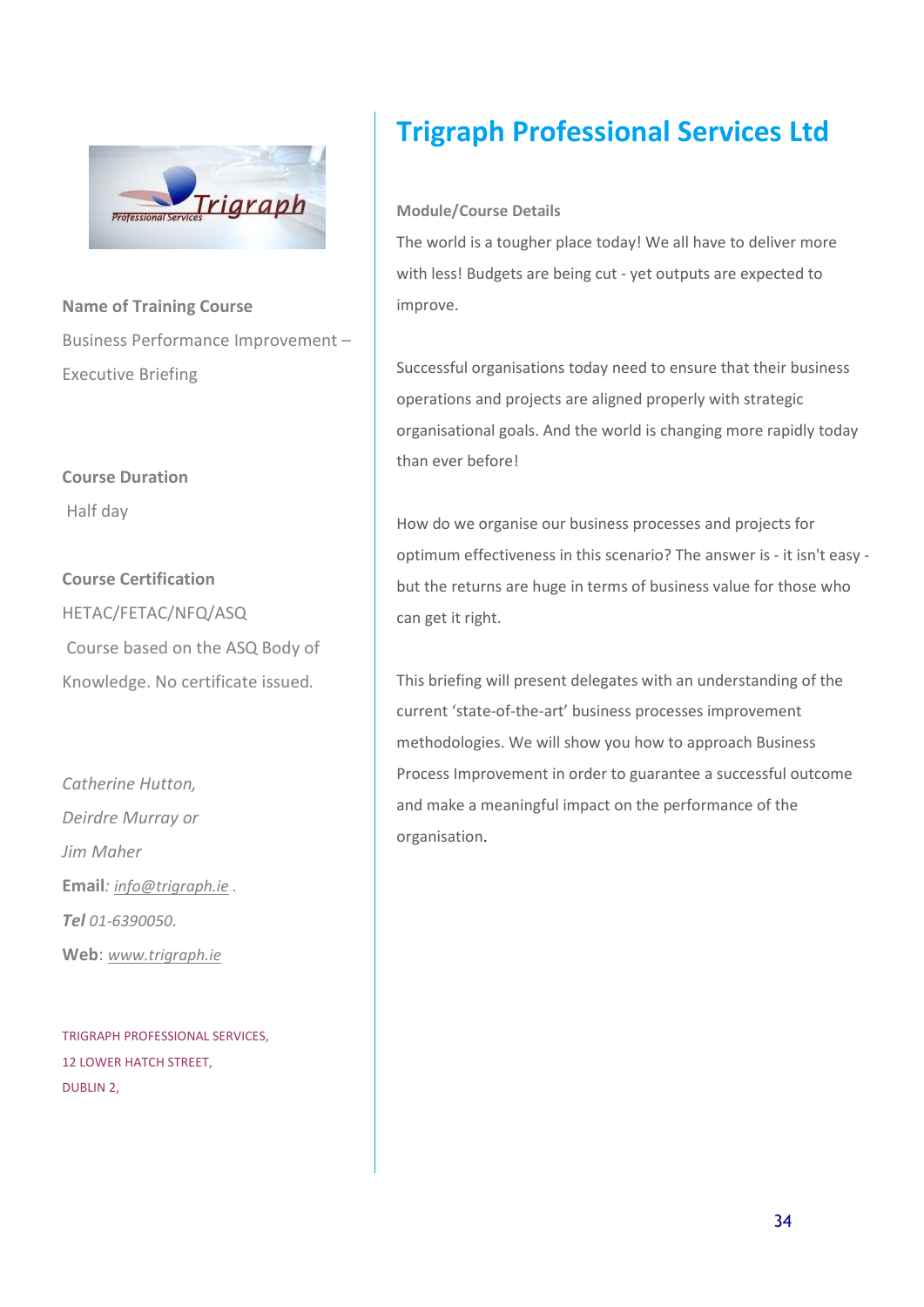

**Name of Training Course**  Lean Six Sigma Introduction (Yellow Belt)

#### **Course Duration**

Two days

#### **Course Certification**

HETAC/FETAC/NFQ/ASQ Course based on the ASQ Body of Knowledge. Trigraph certificate issued.

*Catherine Hutton, Deirdre Murray or Jim Maher*  **Email:** info@trigraph.ie **Tel:** *01-6390050.*  **Web:** *www.trigraph.ie*

TRIGRAPH PROFESSIONAL SERVICES, 12 LOWER HATCH STREET, DUBLIN 2,

## **Trigraph Professional Services Ltd**

#### **Module/Course Details**

This Lean Six Sigma Introductory course is primarily aimed at Management within an organisation who are about to embark on, or who have recently commenced, a Lean or Six Sigma business improvement initiative.

It is a useful course for bringing the company's Management Team to a common understanding of the capabilities, goals and objectives of a Lean Six Sigma Program.

On this two-day Lean Six Sigma Introductory course participants will learn about Six Sigma, Lean principles and the practical application of these tools and techniques, as well as how they can actively direct, manage and participate in these programs.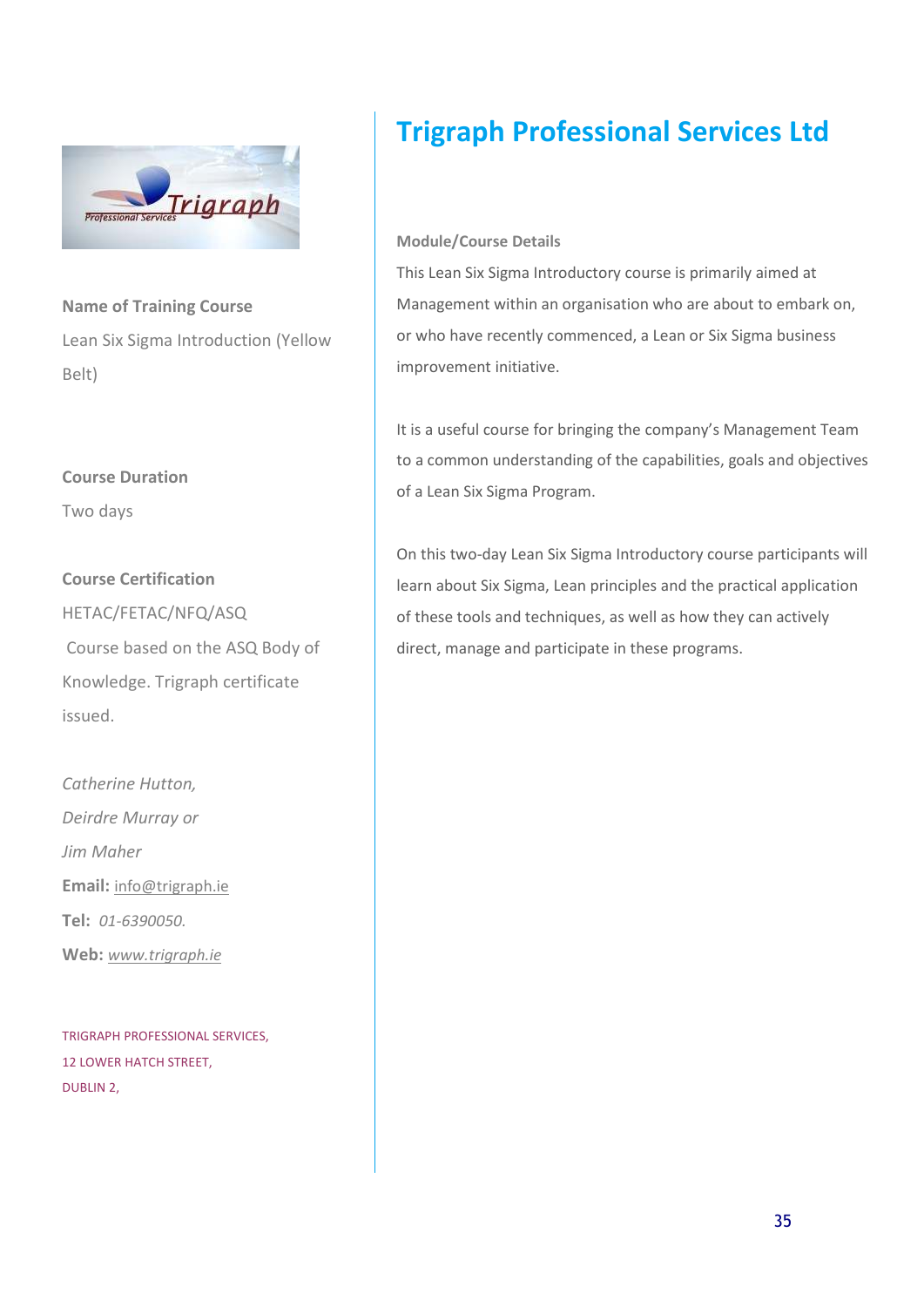

**Name of Training Course**  Lean Six Sigma Green Belt certificate

**Course Duration**  Six days

**Course Certification**  HETAC/FETAC/NFQ/ASQ Course based on the ASQ Body of Knowledge.

Trigraph certificate issued.

*Catherine Hutton, Deirdre Murray or Jim Maher*  **Email:** *info@trigraph.ie .*  **Tel:** *01-6390050.*  **Web***: www.trigraph.ie* 

TRIGRAPH PROFESSIONAL SERVICES, 12 LOWER HATCH STREET, DUBLIN 2,

## **Trigraph Professional Services Ltd**

#### **Module/Course Details**

The Six Sigma Green Belt is a specially trained team member within his or her function-specific area of the organisation. This focus allows the Green Belt to work on small, carefully defined Six Sigma projects, which require less than a Black Belt's full-time commitment.

Our Green Belt Training provides participants with strong problemsolving skills, with an emphasis on the DMAIC (Define, Measure, Analyse, Improve and Control) model.

The Green Belt has two primary tasks: first, to help successfully deploy Six Sigma techniques, and second, to lead small-scale improvement projects within their respective areas. In a support role, Green Belts can do much of the data-gathering analysis in support of a Black Belt project. On the Green Belt course you will learn how to use many of the Six Sigma problem-solving methods and statistical tools to contribute to the success of your organisation.

On this six-day Six Sigma Green Belt course participants will complete a practical business improvement project and pass a written multiple choice examination*.*